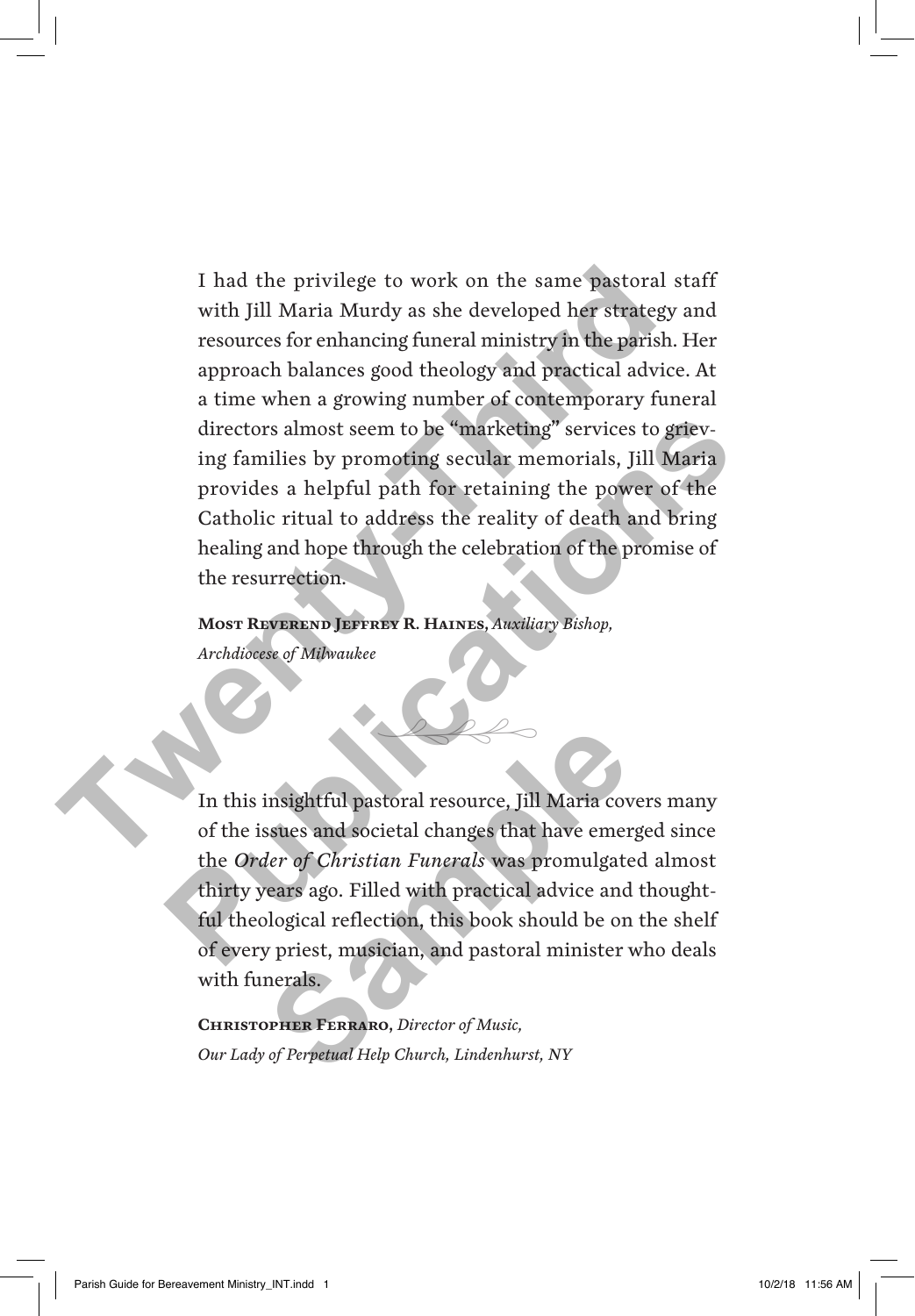Jill Maria Murdy has written a wonderful, pastoral, practical, personal, liturgical, and theological resource for anyone involved in ministry to persons preparing for the celebration of the funeral of a loved one, or preparing for their own funeral. I am adding it to the required texts for a class that I teach on the *Order of Christian Funerals*. It will help our society view death as part of life, and grief as part of the journey into eternal life. Jill Maria Murdy has written a wonderful, pastoral, pracal, personal, liturgical, and theological resource for any<br>involved in ministry to persons preparing for the celebroof the funeral of a loved one, or preparing for th

**Rev. Paul H. Colloton, OSFS, D.Min.,** *Priest Chaplain and Director of Campus Ministry, Ohio Dominican University*

Changing times, changing mores. Death and dying in the American context have evolved over the decades and continue to do so. Just to mention a few developments, hospice is involved more and more in the events surrounding death, and many more people are choosing cremation as the preferred way to deal with the mortal remains of loved ones. These present challenges for the *Order of Christian Funerals* published in 1985 and revised in 1989. Jill Maria offers concrete, practical, and pastoral measures on how the Order can be applied in these changing times. I teach on the *Order of Christian Funerals*. It will help our society view death as part of life, and grief as part of the journey into eternal life.<br>
Rev. PAUL H. COLLOTON, OSFS, D.MIN., *Priest Chaplain*<br>
and Director o an context have evolved over the decades<br>o do so. Just to mention a few development<br>wed more and more in the events surround<br>ny more people are choosing cremation a<br>way to deal with the mortal remains of lo<br>resent challeng

 $\rightarrow \rightarrow \rightarrow$ 

**Michael S. Driscoll,** *Professor Emeritus, University of Notre Dame*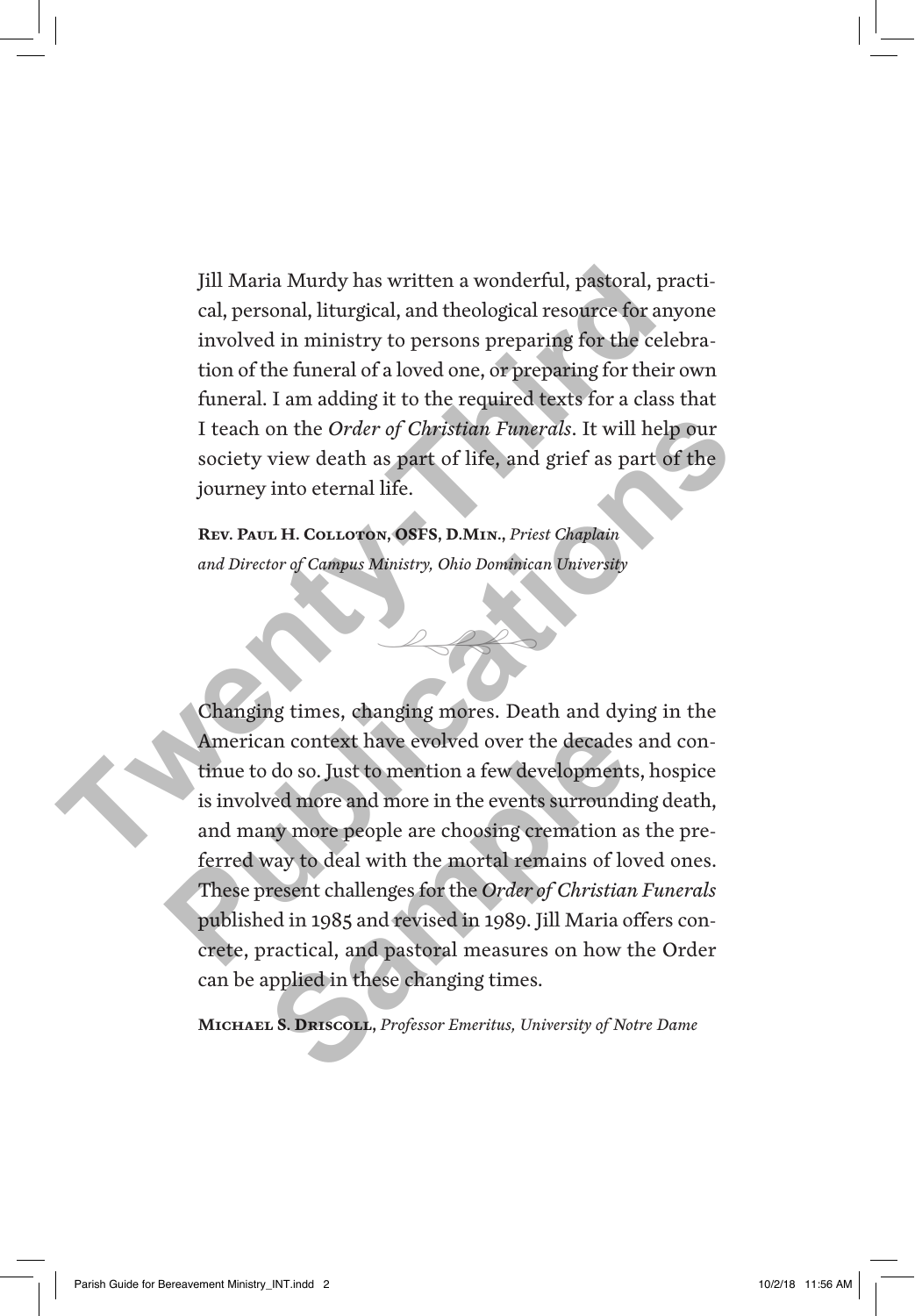# *A Parish Guide for*<br> **BEREAVEMENT**<br> **MINISTRY<br>
& FUNERAL<br>
PLANNING**<br>
PLANNING MINISTRY

**SAMPLE MARIA MURI** 

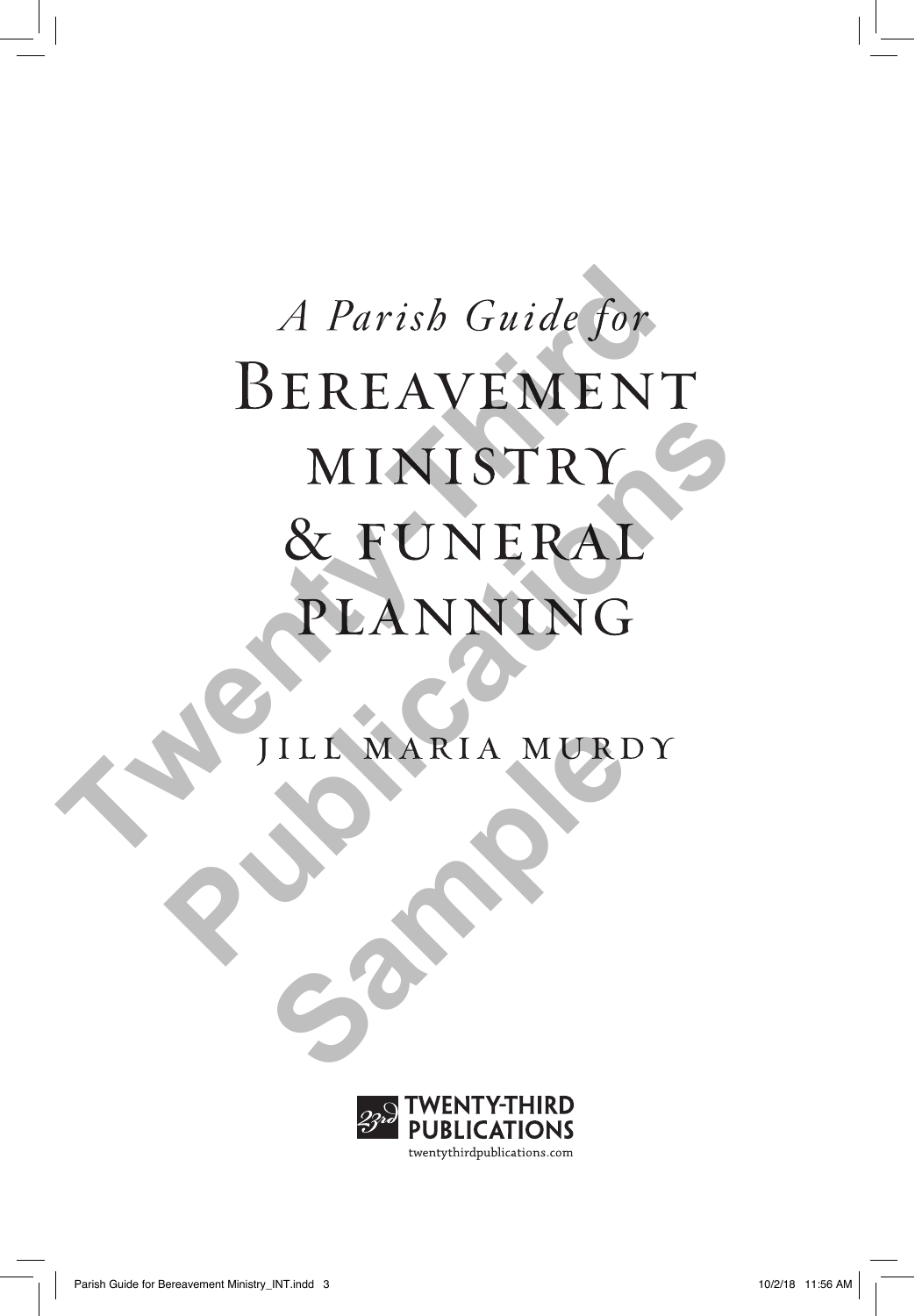#### CONTENTS

|                      | Prologue                                                                         | 1  |
|----------------------|----------------------------------------------------------------------------------|----|
| <b>CHAPTER ONE</b>   | The World We Live In                                                             | 3  |
| <b>CHAPTER TWO</b>   | <b>Preplanning for Funerals</b>                                                  |    |
| <b>CHAPTER THREE</b> | Toward a Better Understanding<br>of Cremation                                    | 31 |
| <b>CHAPTER FOUR</b>  | Meeting the Family                                                               | 38 |
| <b>CHAPTER FIVE</b>  | The Parish Family and the Funeral<br><b>Funeral Ministers</b>                    | 48 |
| <b>CHAPTER SIX</b>   | O Death! How Bitter Is the Thought<br>Dealing with Difficult Funerals            | 54 |
| <b>CHAPTER SEVEN</b> | O Death! How Welcome Is<br>Your Sentence to the Weak<br>Funerals for the Elderly | 64 |
| <b>CHAPTER EIGHT</b> | Ethnic and Cultural Adaptations                                                  | 67 |
| <b>CHAPTER NINE</b>  | Remembering the Dead                                                             | 84 |
| CONCLUSION           |                                                                                  | 86 |

 $\Box^{\dagger}$ 

 $\mathbb{L}$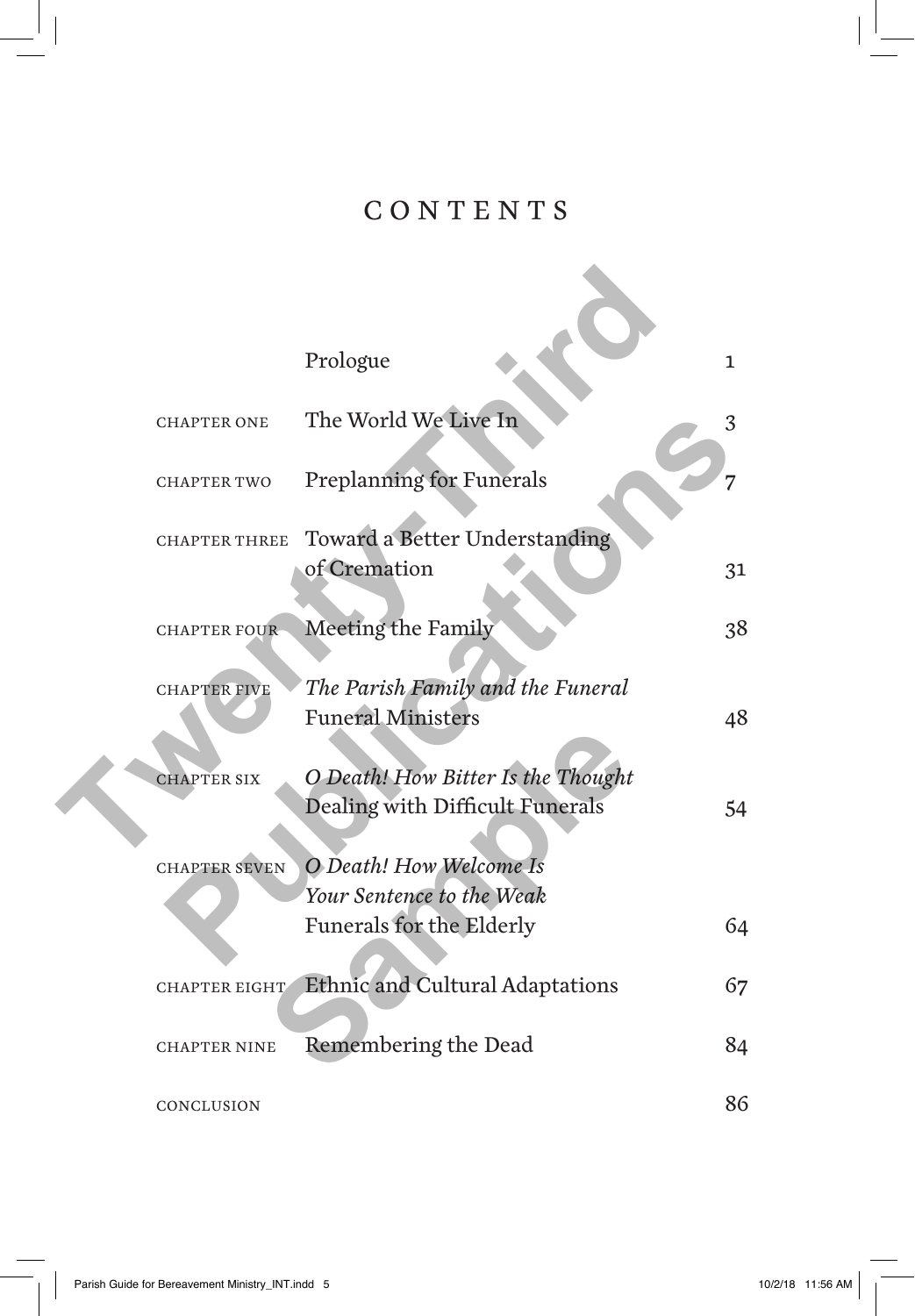| <b>APPENDIXI</b>   | <b>Brief Outline of Service</b>                                    | 88  |
|--------------------|--------------------------------------------------------------------|-----|
| <b>APPENDIX II</b> | <b>Sheet for Service Preplanning</b><br>or Parish Funeral Planning | 90  |
| APPENDIX III       | Scripture Readings and Key Phrases                                 | 95  |
| APPENDIX IV        | Summary Sheet for Parish Website<br>or as a Handout                | 106 |
| <b>APPENDIX V</b>  | Parish Flow Chart for Funerals                                     | 109 |
| <b>APPENDIX VI</b> | <b>Frequently Asked Questions</b><br>about Death and Funerals      | 111 |
|                    | Glossary                                                           | 115 |
|                    | Bibliography                                                       | 119 |

 $\Box$ 

 $\frac{1}{\sqrt{2}}$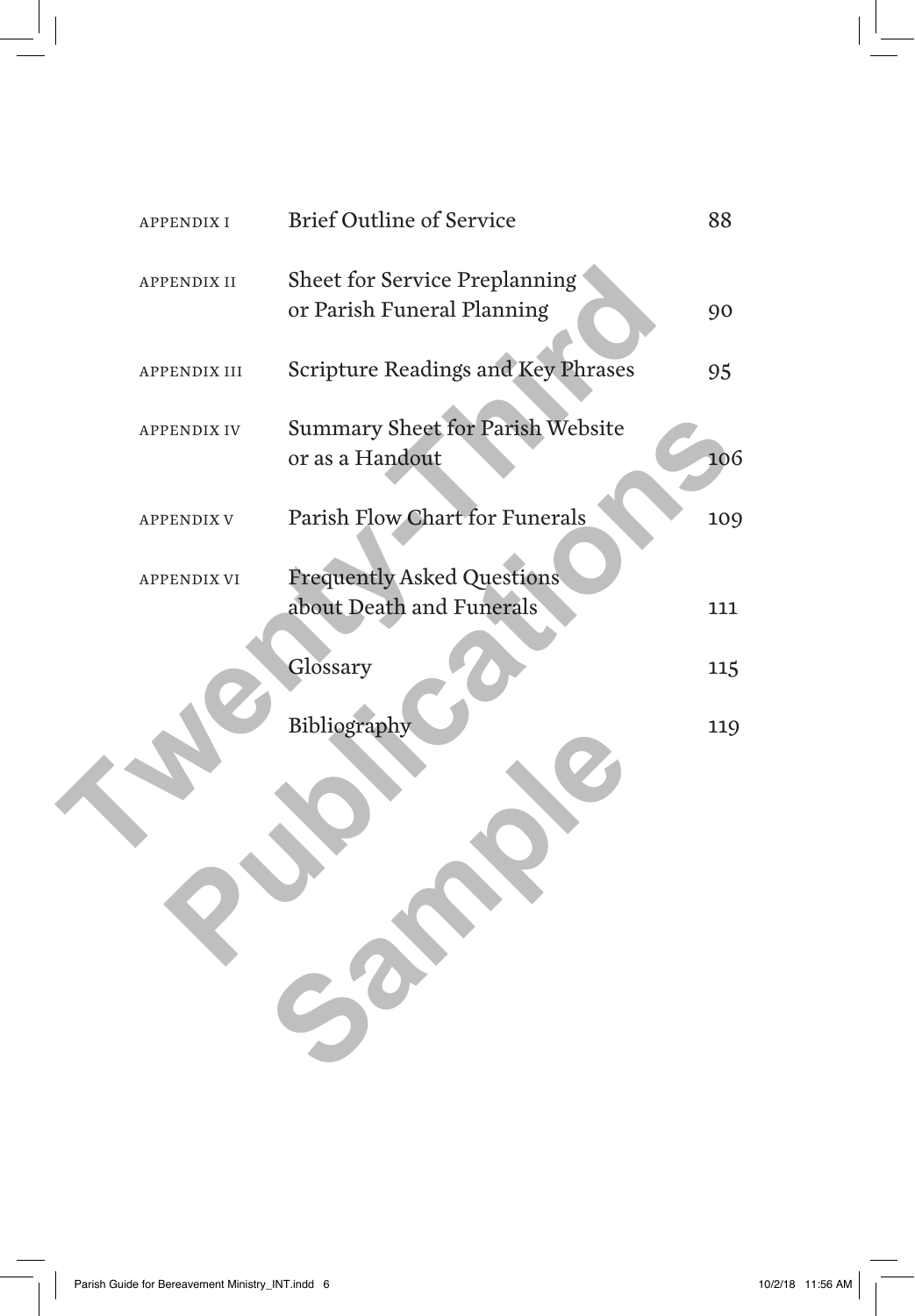#### PROLOGUE

O death! How bitter is the thought of you for the one at peace in his home, For the one who is serene and always successful, who can still enjoy life's pleasures. O death! How welcome is your sentence to the weak, failing in strength, Stumbling and tripping on everything, with sight gone and hope lost. Do not fear death's decree for you; Remember, it embraces those before you and those to come. ▪ **Sirach (Ecclesiasticus) 41:1–3** O death! How bitter is the thought of you<br>for the one at pace in his home,<br>For the one who is serence and always successful,<br>who can still enjoy life's pleasures.<br>O death! How welcome is your sentence to the weak,<br>failing for the one at peace in his home,<br>
For the one who is serence and always successful,<br>
who can still enjoy life's pleasures.<br>
O death! How welcome is your sentence to the weak,<br>
failing in strength,<br>
Stumbling and tripping

If we spend any time in parish funeral ministry, we will surely experience both these extremes. There are tragic deaths of children, those who die suddenly in car accidents and in violent situations, the death of police officers and soldiers, or young adults dying from a terminal illness. Similarly, there are times when an elderly person has been dying for so long that death is indeed welcome, when the pain of an illness has been so extreme the family is just glad that the struggle is over. ND ANY TIME IN PARISH FUNERAL M<br>LY EXPERIENCE BOTH THESE EXTREM<br>is of children, those who die suddenly in<br>int situations, the death of police officers<br>ults dying from a terminal illness. Simili<br>an elderly person has been d

When a parish gets a call about an incoming funeral, it puts many different wheels in motion. Likely, an administrative assistant will be the first one to take a call on a funeral, and will be making calls and sending texts or emails trying to coordinate with priests, ministers, and funeral home, while also juggling the facilities calendar to sched-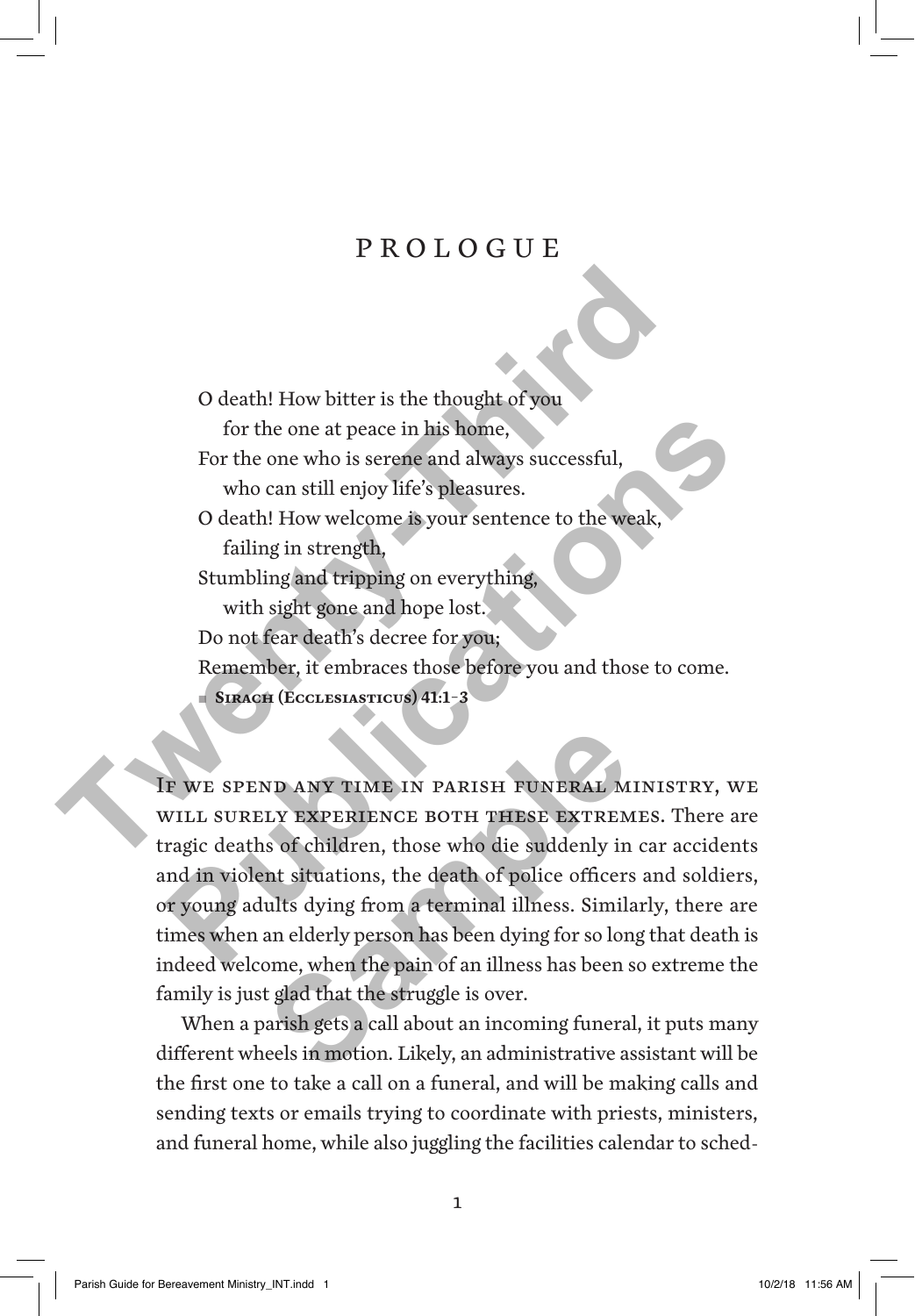ule a time to meet with family members for planning, and times for the Vigil service, funeral, luncheon, and Rite of Committal.

Often, when we meet with a family, we do not know what the story is until they arrive. We know that it will be emotional and that we must be prepared to help the family through any situation. In my own life, I have sat on both sides of that planning table, and it is never easy; but is so very important to do it reverently and well! In this book, I include information about the rites in general, along with particular examples based upon my understanding of death. This book, then, is a mixture of knowledge acquired along the way in my profession, my own personal experiences, and research in areas that were foreign to me. It is my prayer that this book will provide you with tools to help those you serve sing the resurrection song! Often, when we meet with a family, we do not know w<br>story is until they arrive. We know that it will be emotional<br>we must be prepared to help the family through any situa<br>my own life, I have sat on both sides of that plann In this book, I include information about the rites in general, along<br>with particular examples based upon my understanding of death.<br>This book, then, is a mixture of knowledge acquired along the way in<br>my profession, my ow

**Sample** 

*Jill Maria Murdy, July 2018*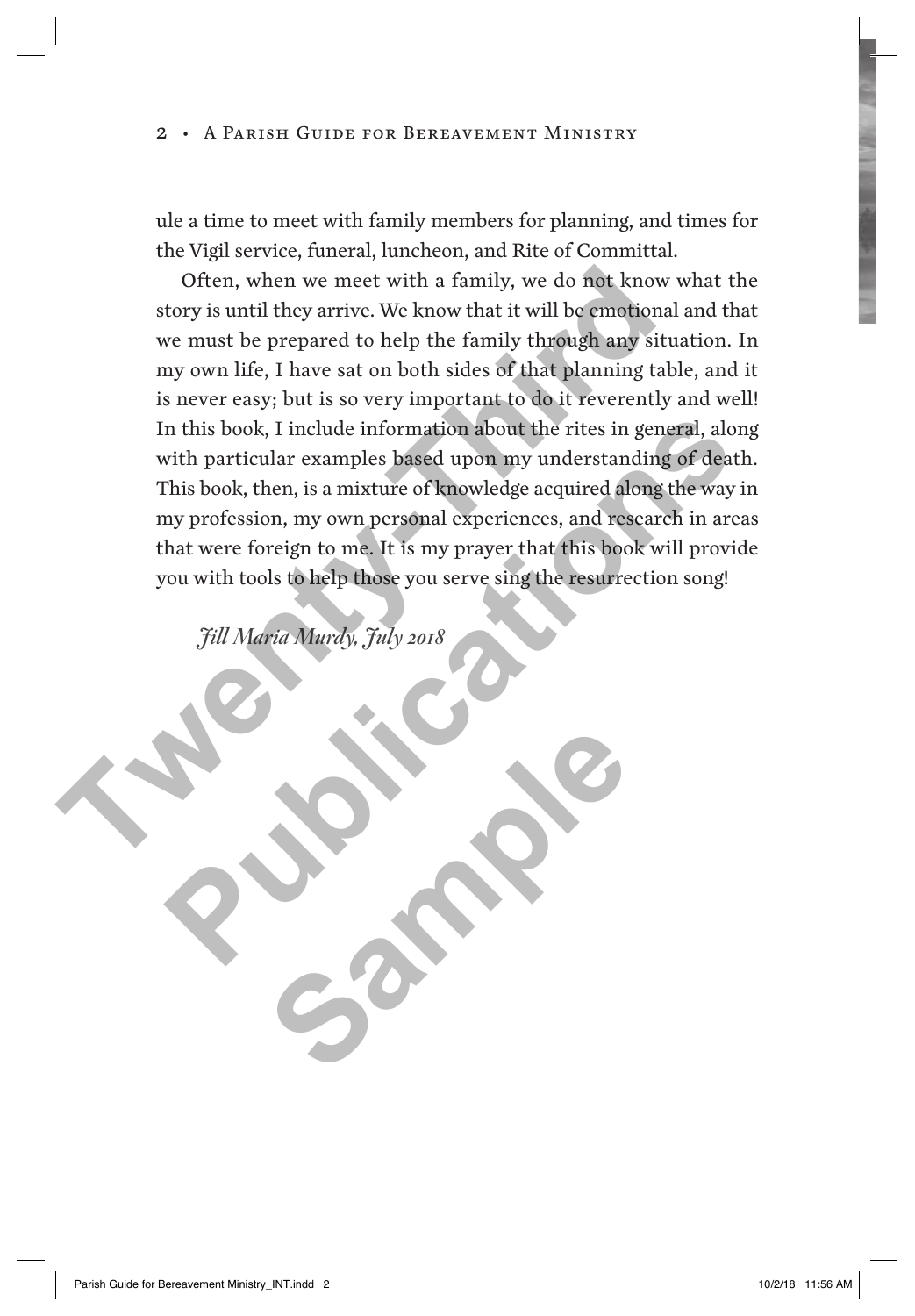#### chapter one

### *The World We Live In*

Once upon a time, it might have been safe to assume that a family coming in to plan a funeral would all be CATHOLIC, and that ninety percent of those attending the funeral would likely be Catholic too. Most would likely be from the parish. In many cases, the family really didn't have any input into the Scripture readings, and the same basic hymnody might be employed for most funerals. Those with memories of pre-Vatican II liturgies may recall the haunting Latin *Dies Irae* and the *In Paradisum* ending the liturgy. CHAPTER ONE<br>
The World We Live In<br>
ONCE UPON A TIME, IT MIGHT HAVE BEEN SAFE TO A<br>
CATHOLIC, and that ninety percent of those attending the<br>
CATHOLIC, and that ninety percent of those attending the<br>
would likely be Catholi **Phe World We Live In**<br>The World We Live In<br>that a remain of the set of the same of the contract a remain of the case of<br>that a remain coming in to plan a remember of those and the function<br>about the cases, the family rea N A TIME, IT MIGHT HAVE BEEN SAFILLY COMING IN TO PLAN A FUNERAL W<br>and that ninety percent of those attendi<br>be Catholic too. Most would likely be frames, the family really didn't have any is<br>adings, and the same basic hymn

Though there have been no changes to the *Order of Christian Funerals* since 1985/89, society has been through many transitions. The way we grieve is different. Many cultural traditions, including wakes that lasted several days, no longer happen. In many ways we have sanitized death and tried to make it as quick and pain free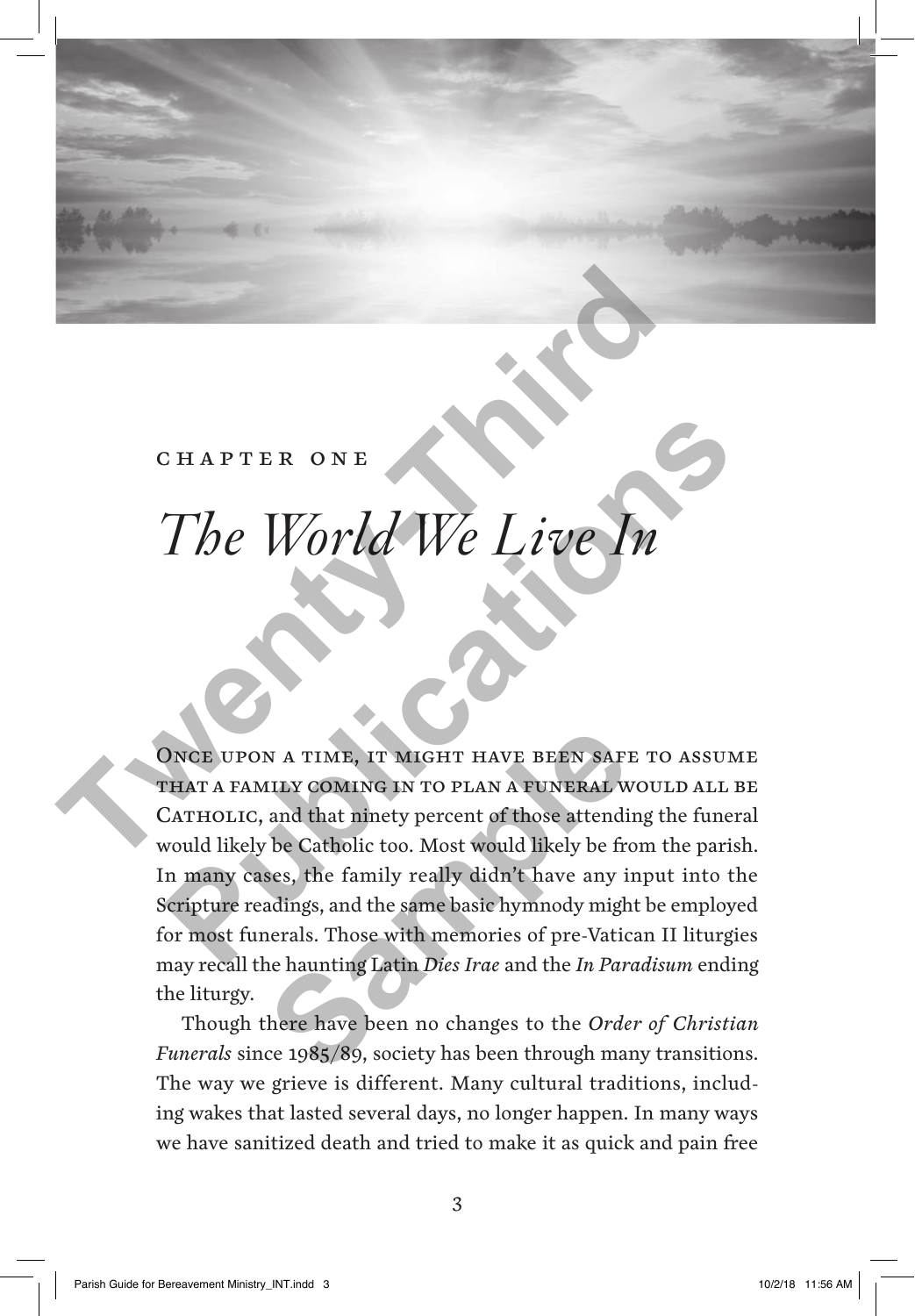as possible. As Richard P. Taylor tells us in his book, *Death and the Afterlife*,

the wake is observed today only by some Roman Catholics and by Orthodox Jews. At the beginning of the twenty-first century, it is much more common for the deceased to be removed from the home very quickly (if he or she is not already away from home, dying in a hospital or hospice). The local coroner or attending physician is called to complete an official certificate of death, and the body is soon transported to a morgue or funeral home. Thus, religious traditions play little part of the funerary customs of Christians today until the body has been handled by secular professionals, cosmetically altered, placed in a coffin, and made ready for transport to the funeral service. ▪*Death and the Afterlife***, Funerary Customs, p. 129** the wake is observed today only by some Roman Catholics<br>by Orthodox Jews. At the beginning of the twenty-first c<br>tury, it is much more common for the deceased to be remo<br>from the home very quickly (if he or she is not alre from home, dying in a hospital or hospice). The local coroner<br>or attending physician is called to complete an official certifi-<br>cate of death, and the body is soon transported to a morgue or<br>funeral home. Thus, religious t

This is echoed in an essay by Charles O. Jackson entitled "Death Shall Have No Dominion" in *Death and Dying: Views from Many Cultures*. There he tells us:

the dead world has been largely lost because an increasingly temporal and secular-minded living world has actively chosen to abandon even the topic itself. Though hardly news, it should be noted here nonetheless that in this century death has become a taboo. Very little relationship is possible with a realm which we are rigorously seeking to forget….In a culture which will support no longer the certainty of afterlife, natural death and physical decomposition have become too horrible to contemplate or discuss. ▪*Death and Dying***, p. 52 Sample 19 In Death and Dying: Views from A**<br>Is us:<br>Is us:<br>Is us:<br>Is us:<br>Is us:<br>Is us:<br>Is us:<br>Is us:<br>Is us:<br>Is us:<br>Is us:<br>Is and secular-minded living world had<br>to abandon even the topic itself. Though had<br>to not a taboo.

Much has changed in recent years. Families have spread out, and many times the children of the deceased are nonpracticing Catholics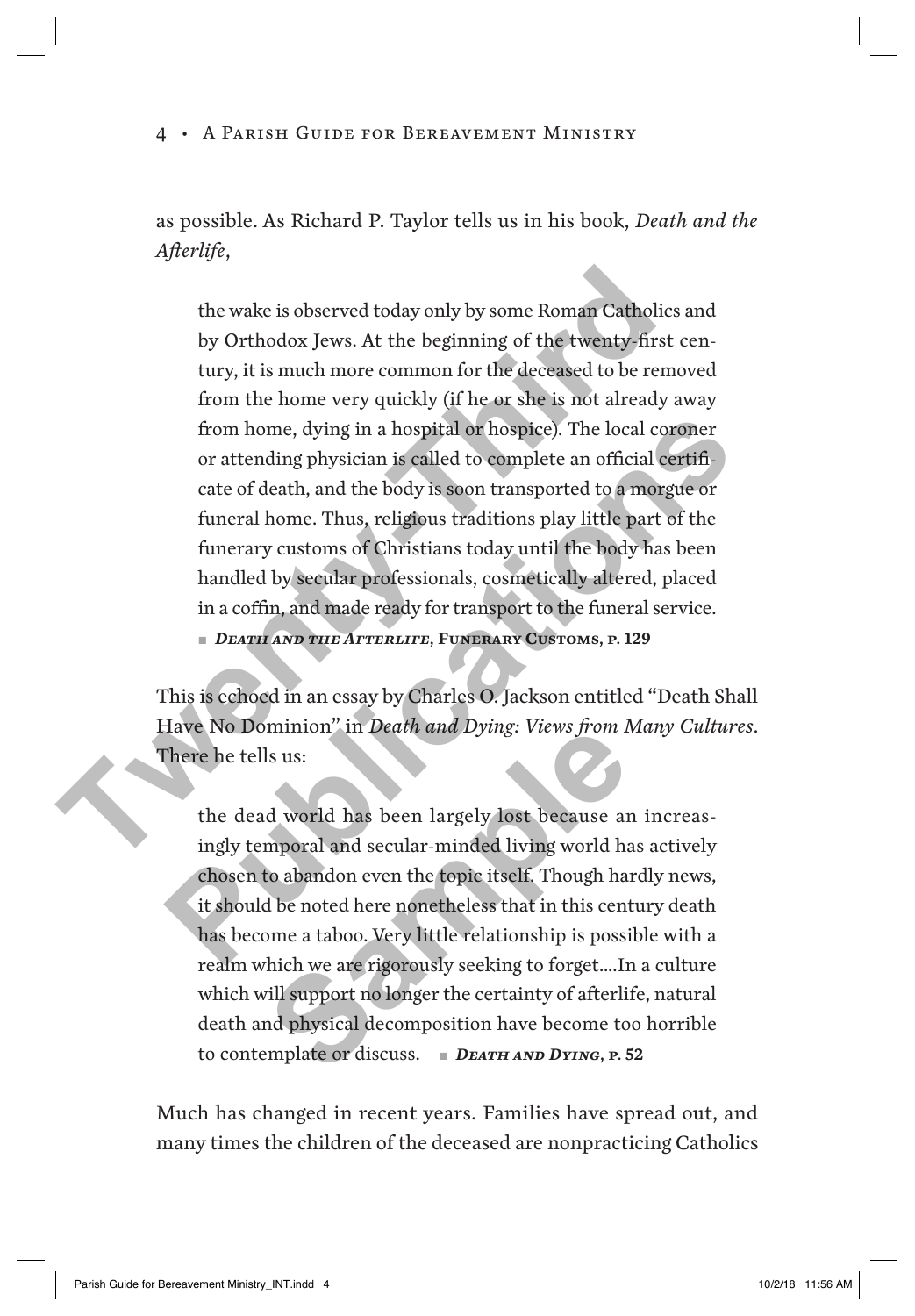or they have moved on to another tradition, likely a nondenominational church that is almost the polar opposite of the Catholic ritual. In the Catholic rite itself, the post-Vatican II ritual has more emphasis on hope in the resurrection. However, many times the liturgy gets stuck in an almost cookie-cutter format with "Amazing Grace," "How Great Thou Art," "Here I Am, Lord," "Be Not Afraid," "On Eagle's Wings," and "Shepherd Me, O God." (*Note:* Nothing is wrong with these songs; they just don't have to be the automatic choices. This will be discussed in a later chapter.)

Occasionally, family members trying to get a jump on planning go to the internet and YouTube, where they may come up with ideas like Vince Gill's "Go Rest High Upon a Mountain," or Frank Sinatra's "My Way." They come in with prayer poems with titles like "It was God's Plan" that may be comforting to them but have no place in the liturgy. They mean no harm and are thinking of their loved ones, so it is necessary in these situations to deal with them in as kind and pastoral a way as possible, while still respecting the rites. It means that clear and honest explanations of the ritual and a discerning heart are necessary in working with them. What we do not need to do at this time is reinvent the liturgy. Rather we need to follow the rites as best we can and let their inherent richness help the family involved celebrate the Rite of Christian Burial. In the Catholic rite itself, the post-Vatican II ritual has more sis on hope in the resurrection. However, many times the litt stuck in an almost cookie-cutter format with "Amazing Grace Great Thou Art," "Here I Am, Lord, hese songs; they just don't have to be the automatic choices. This<br>will be discussed in a later chapter.)<br>Occasionally, family members trying to get a jump on planning<br>(o to the internet and YouTube, where they may come up

It is safe to say that most people do not have a clear understanding of the *Order of Christian Funerals*, and that for various reasons, neither parishes or funeral homes often encourage the Rite in its full form today. A lot of factors influence this: people's understanding of the rites themselves, mobile family traveling in from all over, the working society of today, the schedules of churches and funeral homes, and the almighty dollar itself. nest explanations of the ritual and a discentive of the ritual and a discentive of the liturgy. Rather we need to follow the their inherent richness help the family the of Christian Burial.<br>The sample of Christian Burial.<br>

Many years ago, early in this author's parish ministry, there was a case where a woman died. She was a daily Massgoer, and her faith was part and parcel of her very being. Sadly, her kids did not go to church,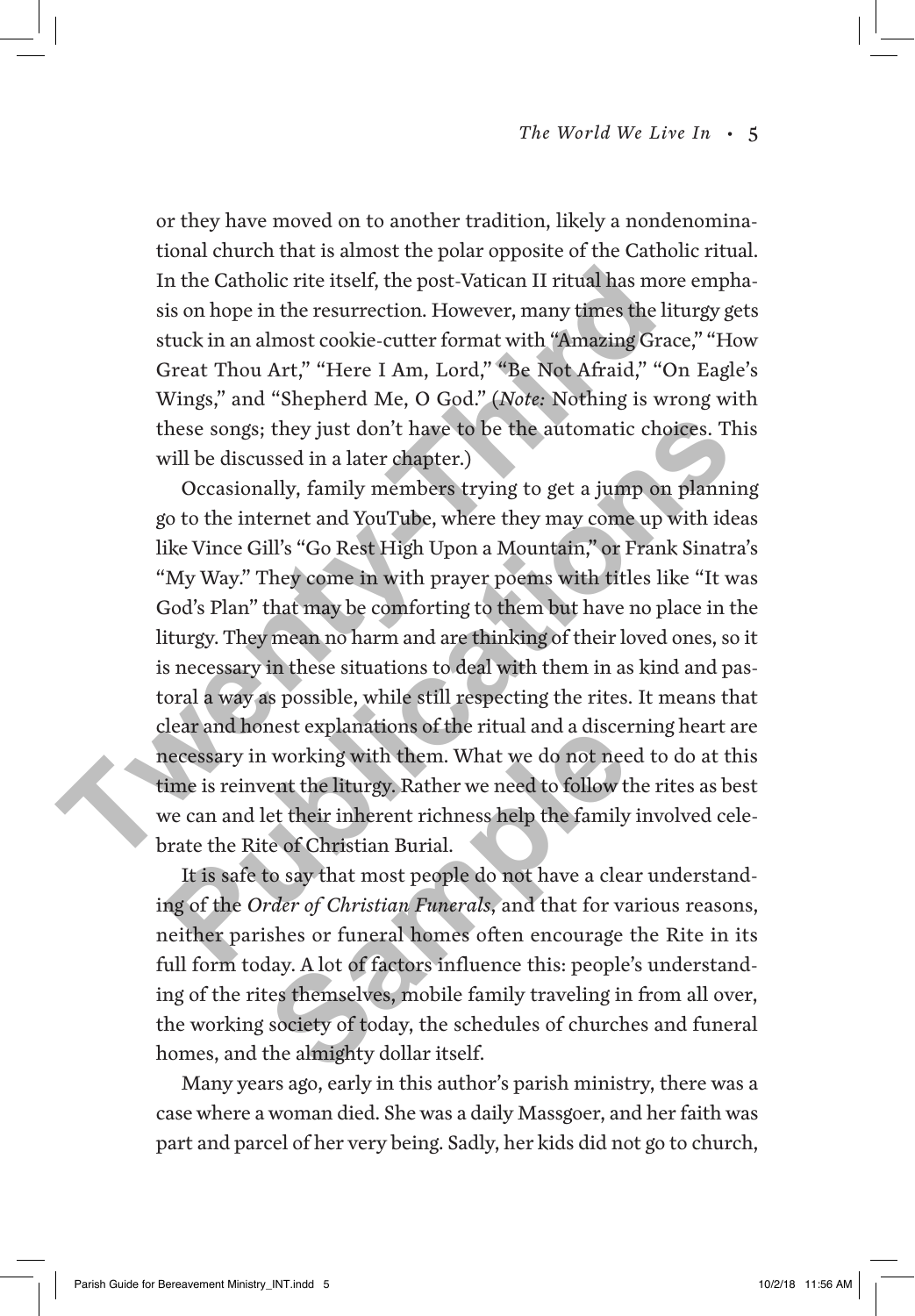so they said, "Just do a little service at the funeral home." Both the priest and I angsted over this woman not receiving a full Mass of Christian Burial, so we began talking about how we could help other folks in that situation. It was at that time that we decided we wanted to help people prepare in advance, so that they might understand the rites and their wishes might be respected. We began to offer funeral planning workshops in our parish. In the next chapter we will talk about those workshops and preplanning in general. Christian Burial, so we began talking about how we could he<br>folks in that situation. It was at that time that we decided we<br>to help people prepare in advance, so that they might unders<br>rites and their wishes might be respe bout those workshops and preplaming in general.

**Sample**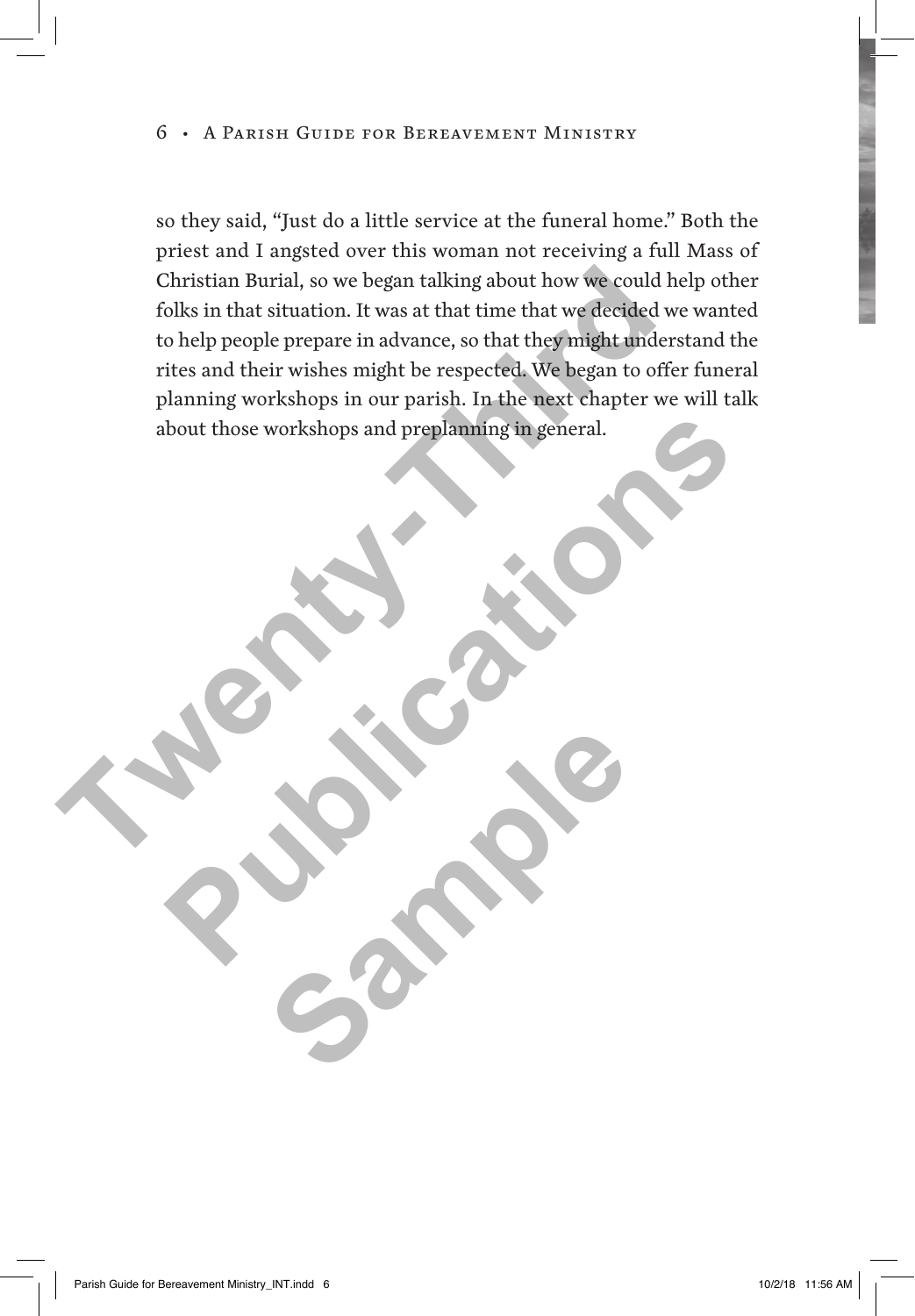#### chapter two

## *Preplanning for Funerals* CHAPTER TWO Preplanning<br>for Funerals<br>None of the EASEST MISTAKES TO MAKE AS A PROFES

ONE OF THE EASIEST MISTAKES TO MAKE AS A PROFESSIONAL minister or a trained volunteer is to presume knowl-EDGE. In our fields, we work with death and funeral rituals so much they can become commonplace and just another thing on our calendar for a busy day or week. But for those looking at death for the first time, there are a lot of unknowns out there. It is not uncommon for funeral homes to sell prepackaged deals, but that usually amounts to getting a plot and getting details lined up and paid for, and doesn't usually include any of the fine points dealing with the funeral rite itself. So let us take a look at how we can address some of those questions. Preplanning<br>
for Funerals<br>
Some of the eastest MISTAKES TO MAKE AS A PROFESSIONAL<br>
NE OF THE EASTEST MISTAKES TO MAKE AS A PROFESSIONAL<br>
MINISTER OR A TRAINED VOLUNTEER IS TO PRESUME KNOWLEDGE.<br>
In our fict a busy day or w THE EASIEST MISTAKES TO MAKE AS A PI<br>OR A TRAINED VOLUNTEER IS TO PRESI<br>r fields, we work with death and funeral r<br>come commonplace and just another thi<br>busy day or week. But for those looking at<br>here are a lot of unknowns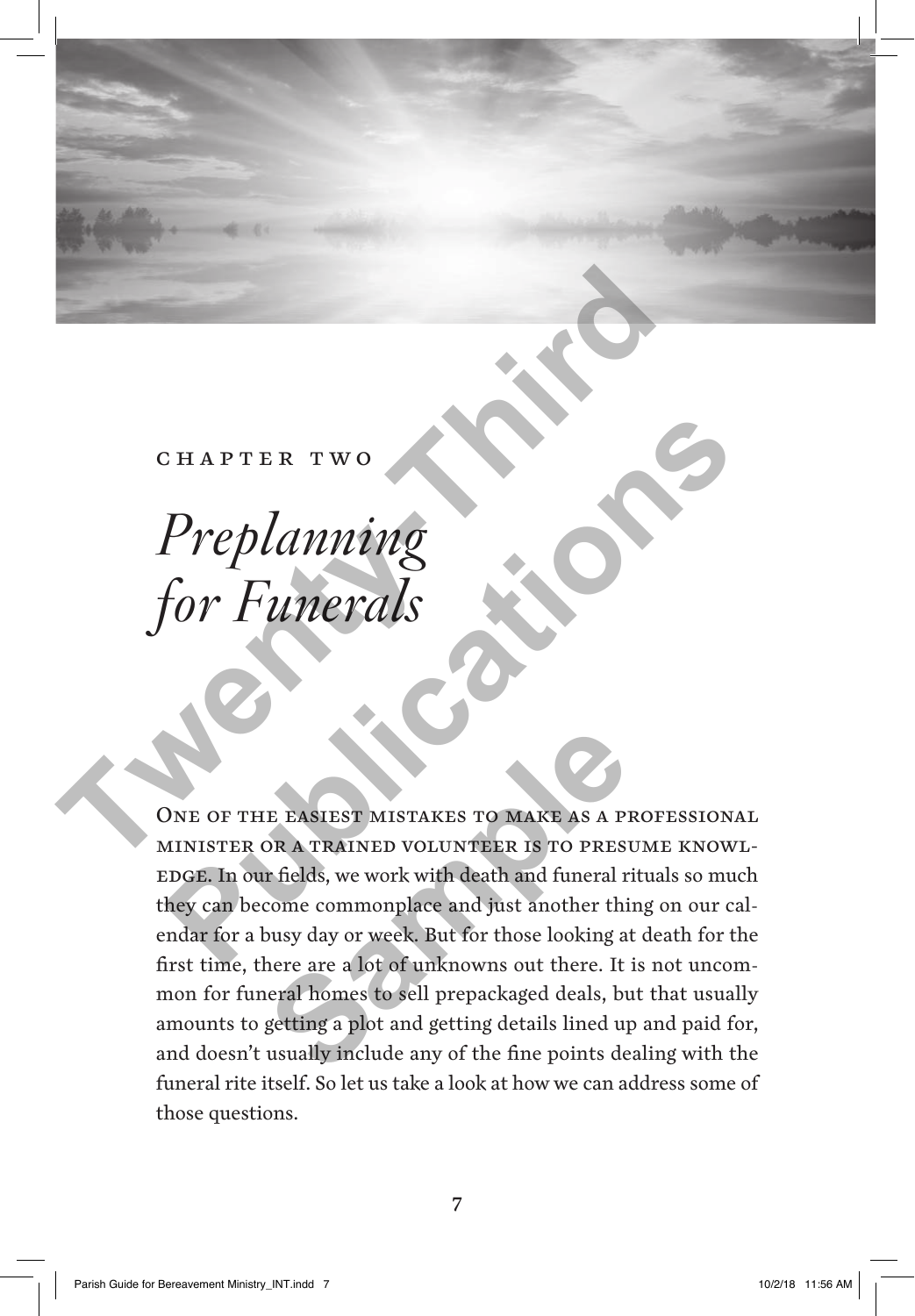The parish I serve offers a funeral planning workshop once or twice a year, and we also schedule individual planning meetings as requested to better assist people. Below are topics addressed in our planning sessions that might be helpful to you. We start before death itself, by explaining the difference between anointing of the sick and last rites.

#### **Anointing of the sick, last rites, and prayers for the faithful departed**

During the course of an illness, one may be visited many times by a pastoral minister or lay volunteer bringing Holy Communion to the home and praying with the sick. Before a major surgery, or when one is in failing health, they may also receive the sacrament of the anointing of the sick. Many are afraid of this, thinking it is a sure sign they are about to die. But remember, sacraments are for the living. One may be anointed multiple times in life. requested to better assist people. Below are topics addresses<br>planning sessions that might be helpful to you. We start befo<br>itself, by explaining the difference between anointing of the<br>last rites.<br>**ANOINTING OF THE SICK,** 

In pre-Vatican II days, the concept of "Extreme Unction" or "Last Rites" was prevalent as the only time one was anointed. Then, one made a last confession, received communion, and was anointed on their deathbed. When someone is ill, they may be visited by a pastoral care worker or volunteer, or by the priest, who may anoint them. The introduction to the anointing of the sick states: "The priest should ensure that the abuse of delaying the sacrament does not occur, and that the celebration takes place while the sick person is capable of active participation" and that "those needing the sacrament should seek it at the beginning of a serious illness" (99). It is preferable to anoint someone who has the wherewithal to understand they are receiving the sacrament, but if not, God's grace still prevails. **EXECUTE: THE SICK, LAST RITES, AND PRAYERS**<br> **POR THE FAITHFUL DEPARTED**<br>
During the course of an illness, one may be visited many times by a<br>
astoral minister or lay volunteer bringing Holy Communion to the<br>
nome and pra prevalent as the only time one was anomic<br>confession, received communion, and wa<br>eed. When someone is ill, they may be visit<br>ker or volunteer, or by the priest, who may<br>action to the anointing of the sick state<br>tree that t

The *Catechism* reminds us, "The Eucharist should always be the last sacrament of the earthly journey, the 'viaticum' for 'passing over' to Eternal life" (1517). In the absence of a priest, a lay person may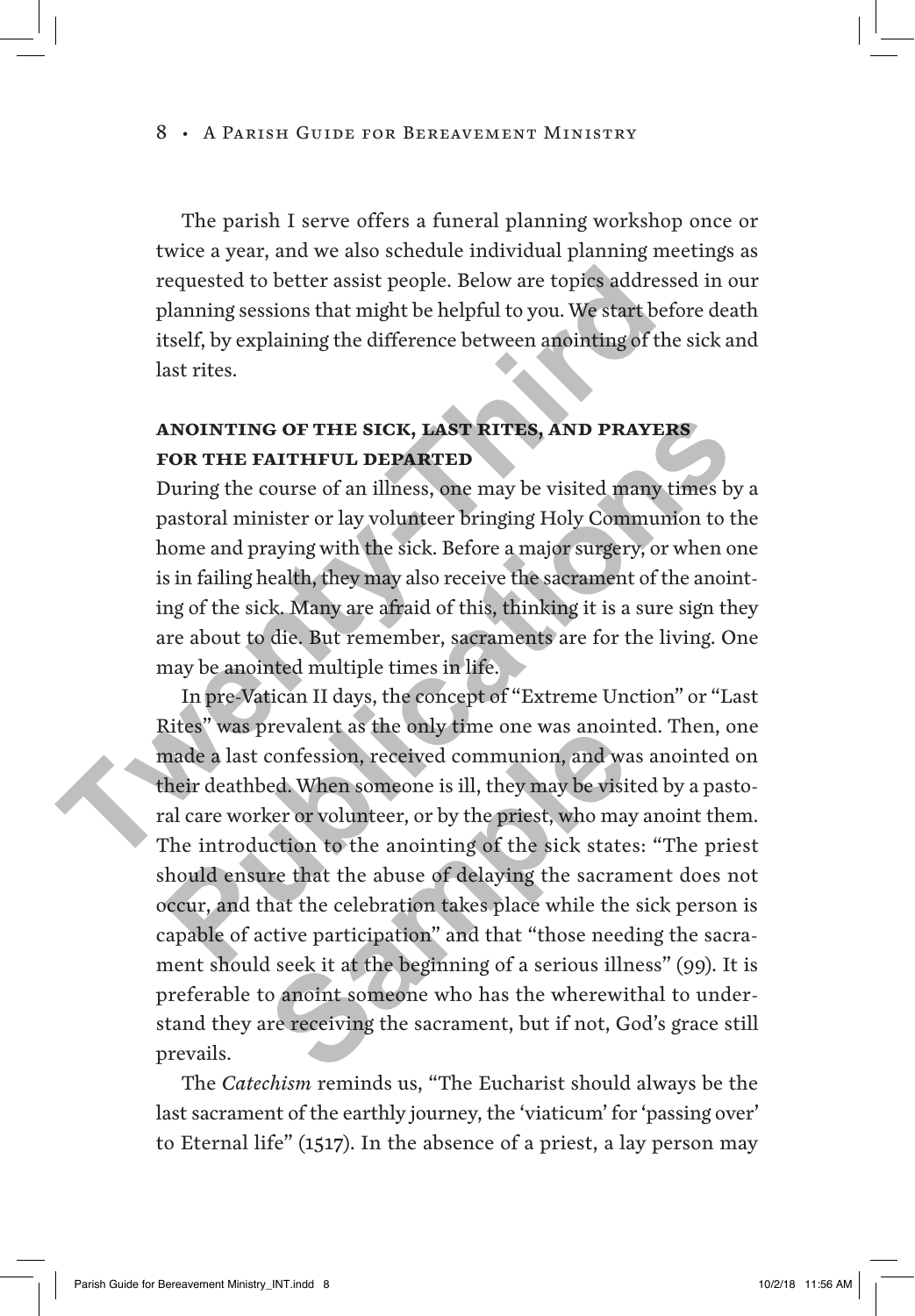give someone this final communion but may not anoint them or hear their confession and give absolution.

There may be a Catholic hospital chaplain on staff or on call at your local hospital, or perhaps the priests in the area have a rotation system where each takes different days or nights of the week. Often, though, hospital staff may be calling around scrambling to find any priest to come anoint a person. There are times when someone may be dead on arrival, or when a family calls the parish because a loved one has just passed away. At those times, the priest may come and pray with the family, and many will find comfort in that, but he cannot anoint the deceased, though some will do what is call a "conditional anointing." There may be a Catholic hospital chaplain on staff or o<br>your local hospital, or perhaps the priests in the area have<br>tion system where each takes different days or nights of the<br>Often, though, hospital staff may be calling

However, there are beautiful "Commendation of the Dying" prayers, as well as the "Prayers for the Dead" found in the *Order of Christian Funerals* (OCF). If the priest knows the family well, being there at this time will surely be a comfort to them. When a priest or pastoral minister is able to come and visit and pray with the family, it may help a family that is less connected feel closer to the church, and it may also provide a sense of the person's life, and their family, so that the priest and staff are better able to minister to them. At this time, the family may be overwhelmed and not know what to do next; so helping them address this will help lessen their confusion. may be dead on arrival, or when a family calls the parish because a<br>oved one has just passed away. At those times, the priest may come<br>and pray with the family, and many will find comfort in that, but he<br>annot anoint the d

It is good to recall that the priest must do the anointing, or reconciliation, but any pastoral care worker or Minister of Communion may visit with the sick, or offer communion and prayers with the dead. Perhaps there is someone on your staff assigned these tasks, and they can steer the family in the right direction. a ramily that is less connected reel closer<br>lso provide a sense of the person's life, an<br>riest and staff are better able to minister t<br>mily may be overwhelmed and not know w<br>nem address this will help lessen their con<br>to r

#### **Whom do i call first?**

Hopefully, your parish has a good working relationship with local funeral homes. Often it is the funeral home that notifies the parish of a death, but it is usually better if the family calls the church before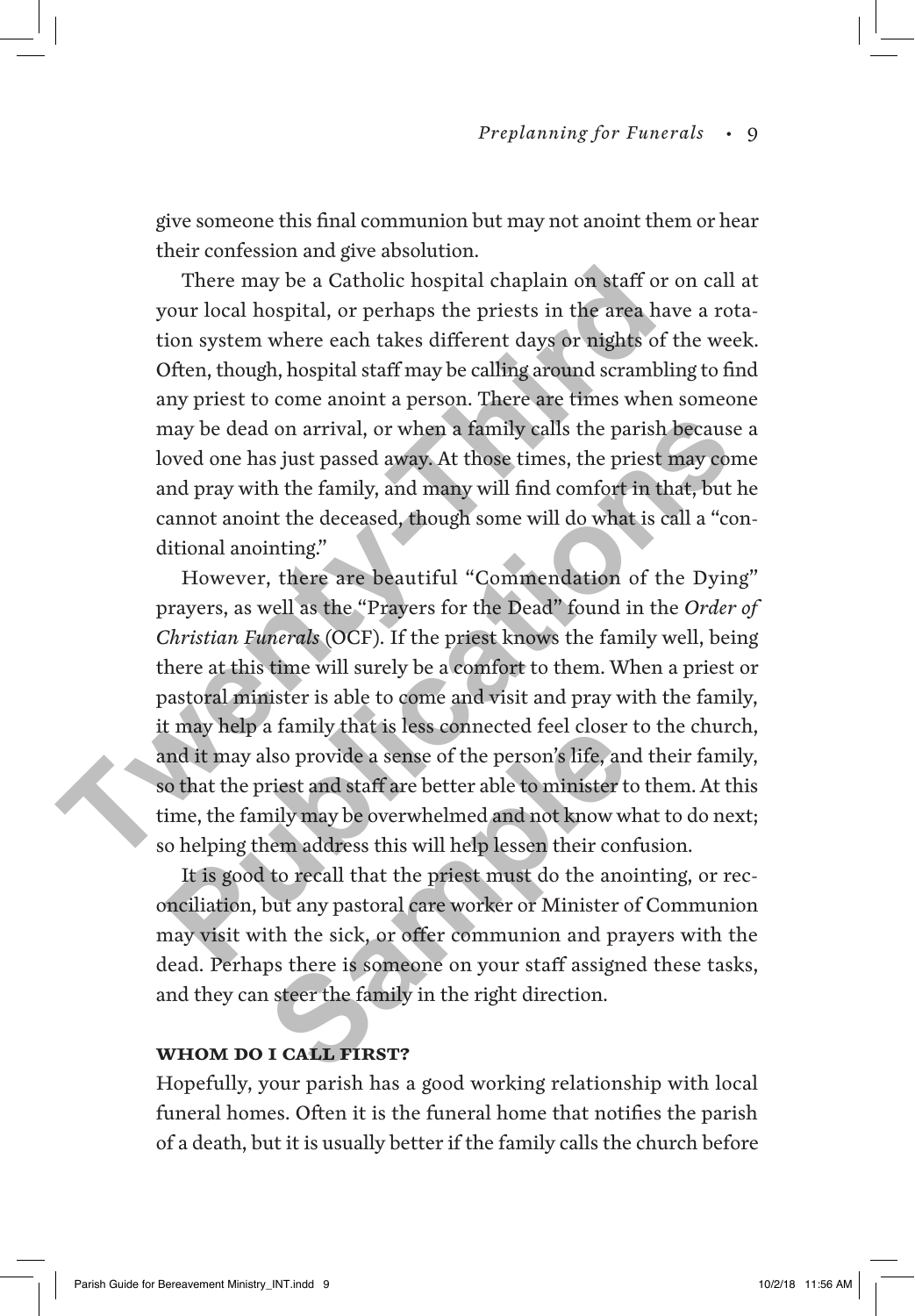going to visit the home. This way staff can be aware of the death to add the name to general intercessions and parish bulletins, and begin making plans for the impending funeral. Sometimes the logistics of getting family members, priest, musicians, and the mortuary together are really difficult. Once upon a time it might have been simple to say, "Mom died, and we want to have her funeral on Thursday at 11 am," but with the shortage of priests, and the frequent clustering of parishes, there are fewer people to cover a much larger area.

Often, families end up meeting with the funeral home before they come in and plan the funeral liturgy, and the home is rushing to get the obituary into the paper. Sometimes decisions are made about what the services will look like without consulting the parish, and this can make it more difficult for those meeting to plan the funeral. For example, the family may be planning to have a visitation before church in the narthex, and no Vigil service, yet they have four people who want to speak about the deceased. This can be problematic, and would be a situation where a Vigil service may have been very beneficial. It is wise to provide families with some outline of the funeral process, so that they can make planning decisions that they feel good about. There are times when people do start out by calling the funeral home, and surely, the two make it work, but encourage your people to contact your parish first. making plans for the impending funeral. Sometimes the log<br>getting family members, priest, musicians, and the mortuary<br>are really difficult. Once upon a time it might have been si<br>say, "Mom died, and we want to have her fun of parishes, there are fewer people to cover a much larger area.<br>
Often, families end up meeting with the funeral home before they<br>
come in and plan the funeral liturgy, and the home is rushing to get<br>
the obituary into th The to provide families with some outline<br>
hat they can make planning decisions that<br>
are times when people do start out by call<br>
urely, the two make it work, but encourag<br>
our parish first.<br> **NDING THE STRUCTURE<br>
NERAL RI** 

#### **Understanding the structure of the funeral ritual**

#### *The Vigil*

Ideally, the Rite of Christian Burial should be a threefold rite. There should be a Rite of Reception and Vigil for the Deceased, frequently taking place the night before at the funeral home or church itself. Usually what happens is that there is a brief service at the end of a visitation period. According to the *Order of Christian Funerals*, "The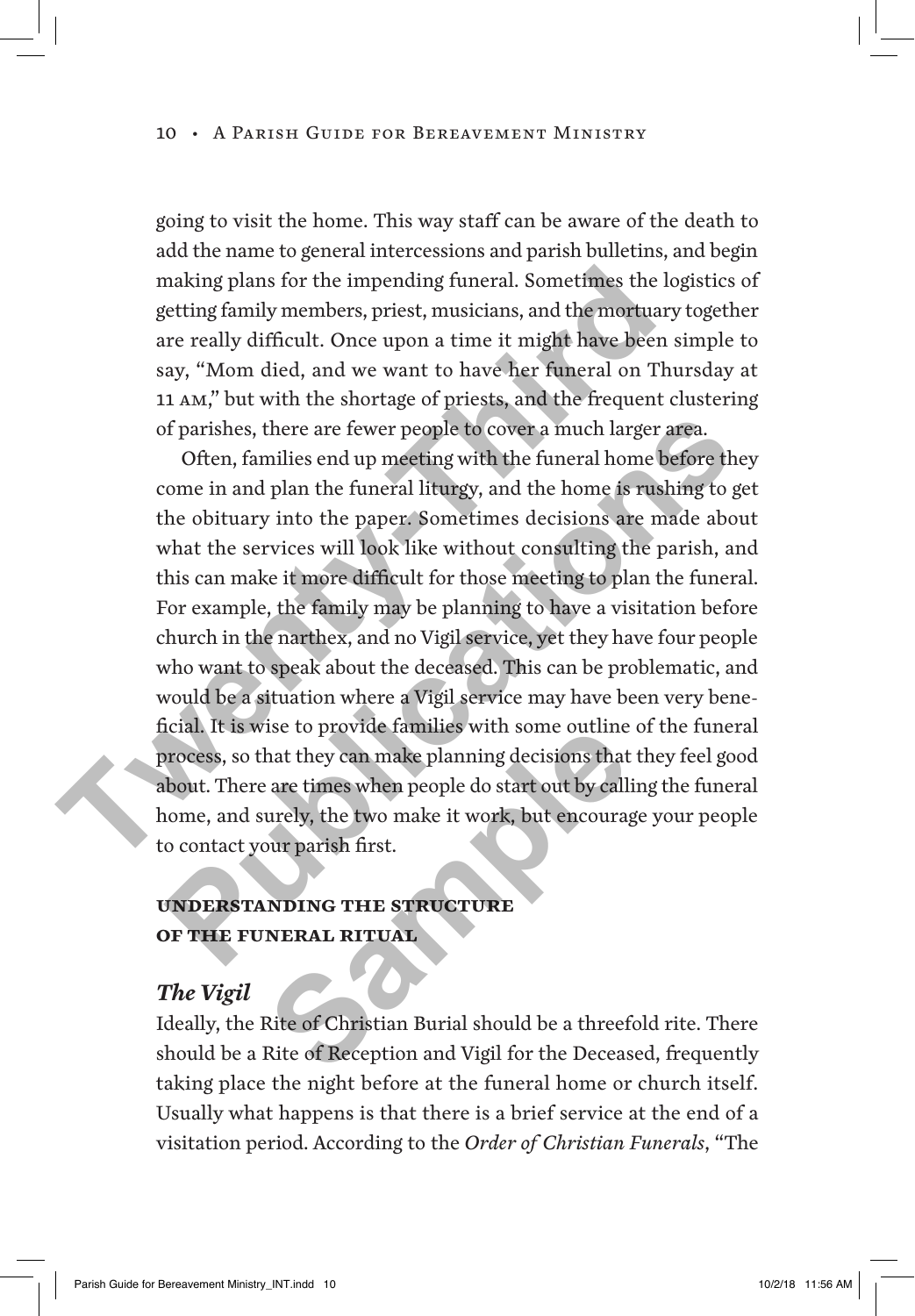vigil in the form of the liturgy of the word consists of the introductory rites, the liturgy of the word, the prayer of intercession, and a concluding rite" (57).

This is the first stage of grief for many who, perhaps, see the body and casket or urn for the first time. It is also a time to greet and hug and share tears and laughter. For those unable to attend the funeral, it is a chance to share their respects with the family. It is also a time when many non-Catholic friends frequently come because they are more comfortable with a visitation than with the funeral liturgy. In many cultures the vigil or wake used to last several days and was frequently held in the home. This was a very healthy part of the grieving process that we have lost in many ways.

Being connected electronically also changes things. Sometimes instead of waiting in line to sign a guest book, people offer their condolences at a website set up by the funeral home or at legacy.com. Similarly, since many people post information about a loved one's death on social media, they may be getting notes from hundreds of people offering pictures, stories, and sympathies. This is especially true in times of tragedies. Often someone will start a GoFundMe page to ask for financial help for the funeral. It is also not uncommon for obituaries to request that in lieu of flowers, donations may be made to the funeral expenses, the Cancer Society, the local parish, or a charity of their choice. concluding rite" (57). This is the first stage of grief for many who, perhaps, see the and casket or urn for the first time. It is also a time to greet and share tears and laughter. For those unable to attend the it is a when many non-Catholic friends frequently come because they are<br>nore comfortable with a visitation than with the funeral liturgy. In<br>nany cultures the vigil or wake used to last several days and was fre-<br>quently held in th

The Vigil itself is usually presided over by a priest or deacon, but it easily could be a Sister, or a commissioned, trained lay person. Sometimes, the Vigil takes the shape of the Rosary instead of a word service, or groups like the Knights of Columbus or a women's altar guild will do a Rosary or a prayer service before the formal Vigil begins. Ing pictures, stories, and sympathies. These of tragedies. Often someone will start<br>for financial help for the funeral. It is als<br>tuaries to request that in lieu of flowers, c<br>he funeral expenses, the Cancer Society, the<br>o

This is also a place for family members to share their remarks of remembrance or a eulogy. In fact it is more appropriate to do so now than on the day of the funeral itself. Sometimes the person leading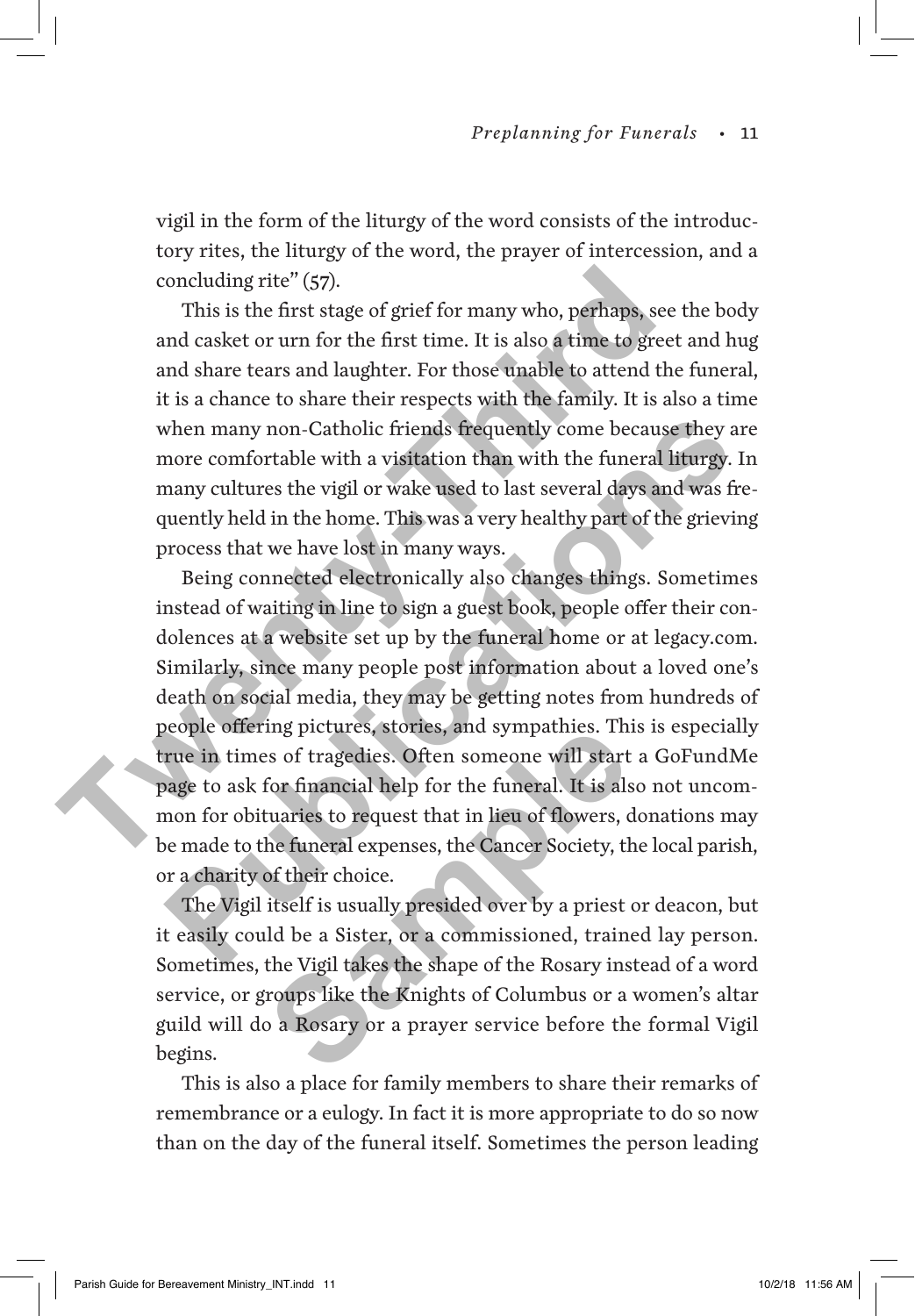the service will open it up to remarks from the floor, or this is the place where all the grandchildren can "share something special about grandpa," etc. One of the beautiful things about a visitation, especially away from the church, is that it is a fine place to play the Elvis songs grandma so loved, or something else that is special, quirky, and a beloved part of the departed. Put simply, the Vigil and visitation are very much about the deceased, and there is a simple ritual in place, but there is also some leeway in how it is celebrated.

Due to busy schedules, and the economics involved, there are many times when families no longer opt for a separate Vigil. Sometimes it depends on whether they have talked to the funeral home or the church first. It is becoming very common for there to be a one- or two-hour visitation at the church before the funeral, which may then be a day or evening funeral.

The difficult thing about this is that then people try and put everything into the funeral—the poems, the fishing stories, the favorite song from high school, each child sharing memories of Dad. (This author was at a funeral once where four children each told the same story of a toy airplane and took over twenty minutes to do so.) Add to that the K of C still wanting to get their Rosary or prayer service in, and it can become a very messy rite of redundant and combined rituals and non-Catholic things. It is always challenging when we mix devotional prayer (the Rosary) and liturgical prayer (word service). This is similar to the growing number of elements that people try and throw into a wedding today, just because they saw it someplace else or read about it on Pinterest. grandpa," etc. One of the beautiful things about a visitatio<br>cially away from the church, is that it is a fine place to play t<br>songs grandma so loved, or something else that is special, qui<br>a beloved part of the departed. by the there is also some leeway in how it is celebrated.<br>
Due to busy schedules, and the economics involved, there<br>
re many times when families no longer opt for a separate Vigil.<br>
Sometimes it depends on whether they hav is a funeral once where four children each<br>y airplane and took over twenty minutes<br>K of C still wanting to get their Rosary or<br>m become a very messy rite of redundant<br>ion-Catholic things. It is always challenging<br>prayer (t

Sometimes, this is where the hard part of balancing pastoral and professional comes in. It is our job to know the rites and rituals and keep to them as best we can. In reading obituaries, it becomes very obvious that many people are not religious and are inventing their own funerals or making things up along the way. They are often called "Celebrations of Life," and many times people want to bring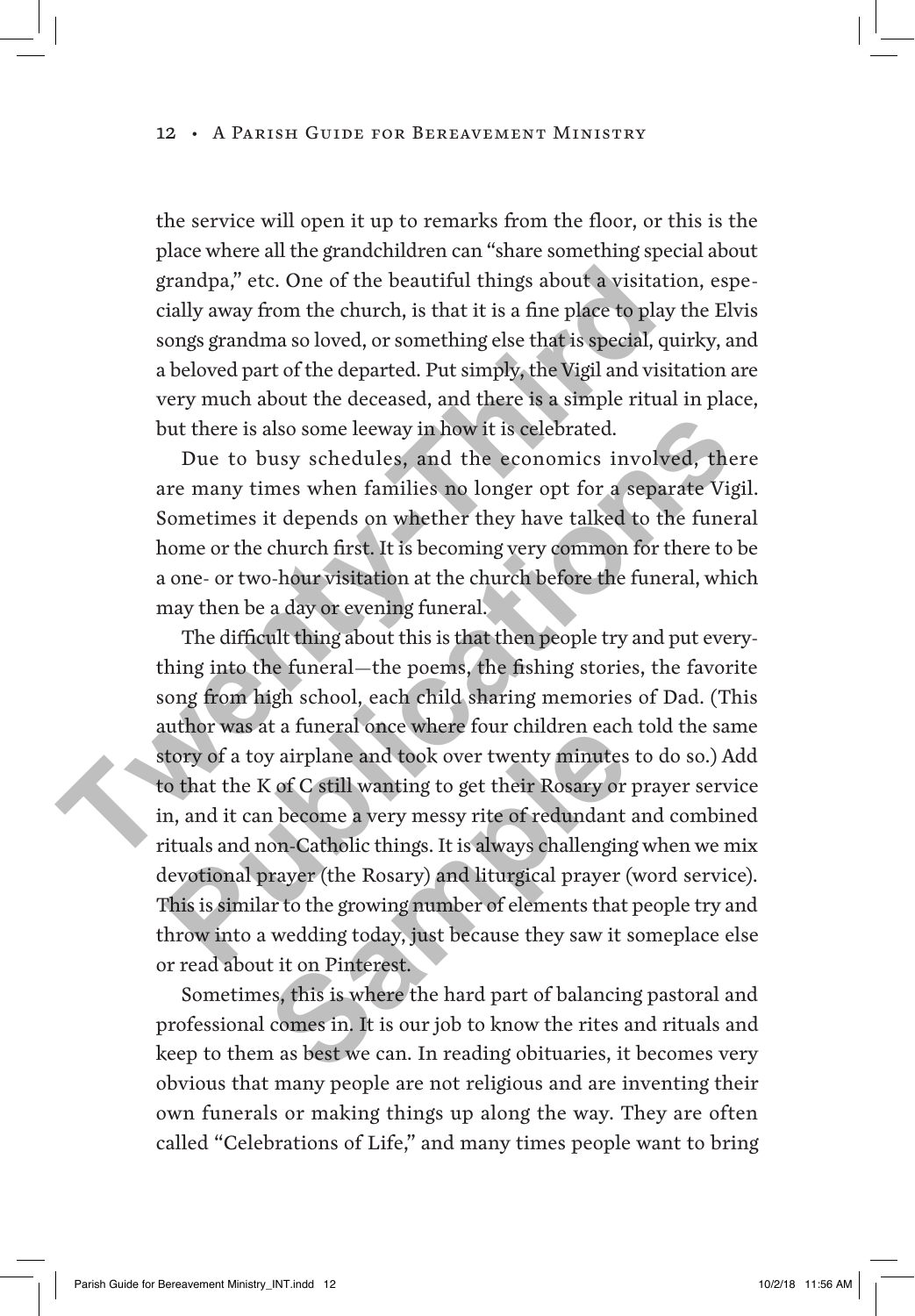this title into the Catholic liturgy, but the funeral liturgy is not so much about the deceased. We can lose the focus that this is a Mass of Resurrection. The message is that Jesus Christ died and rose again so that we might have eternal life. We are there to pray for the person who died.

#### *The Funeral Mass*

The Rite reminds us:

At the funeral liturgy the community gathers with the family and friends of the deceased to give praise and thanks to God for Christ's victory over sin and death, to commend the deceased to God's tender mercy and compassion, and to seek strength in the proclamation of the paschal mystery. Through the Holy Spirit the community is joined together in faith as one Body in Christ to reaffirm in sign and symbol, word and gesture that each believer through baptism shares in Christ's death and resurrection and can look to the day when all the elect will be raised up and united in the kingdom of light and peace. *OCF 129* Resurrection. The message is that Jesus Christ died and rose<br>that we might have eternal life. We are there to pray for the<br>who died.<br>The Funeral Mass<br>The Rite reminds us:<br>At the funcal liturgy the community gathers with t The Rite reminds us:<br>
At the funeral liturgy the community gathers with the family<br>
and friends of the deceased to give praise and thanks to God<br>
for Christ's victory over sin and death, to commend the<br>
deceased to God's t

If we can understand this ourselves, and help those we are working with to enter into this glorious mystery, the funeral will be all the richer for that—by virtue of the very rite itself, without adding all the extras. Celebrate the life with more shared memories at a meal afterward. ma resurrection and can look to the day wr<br>ill be raised up and united in the kingdom<br>ce. **OCF 129**<br>derstand this ourselves, and help those were into this glorious mystery, the funeral<br>nat—by virtue of the very rite itself

Funerals may not be celebrated Holy Thursday morning or throughout the Paschal Triduum, the Sundays of Advent, Lent, and Easter, or on Holy Days of Obligation (*General Instruction of the Roman Missal* [GIRM], 380). While a funeral may technically be celebrated on a Sunday of Ordinary Time, very few priests are willing to do that. Adding this on top of the weekend's roster of Masses is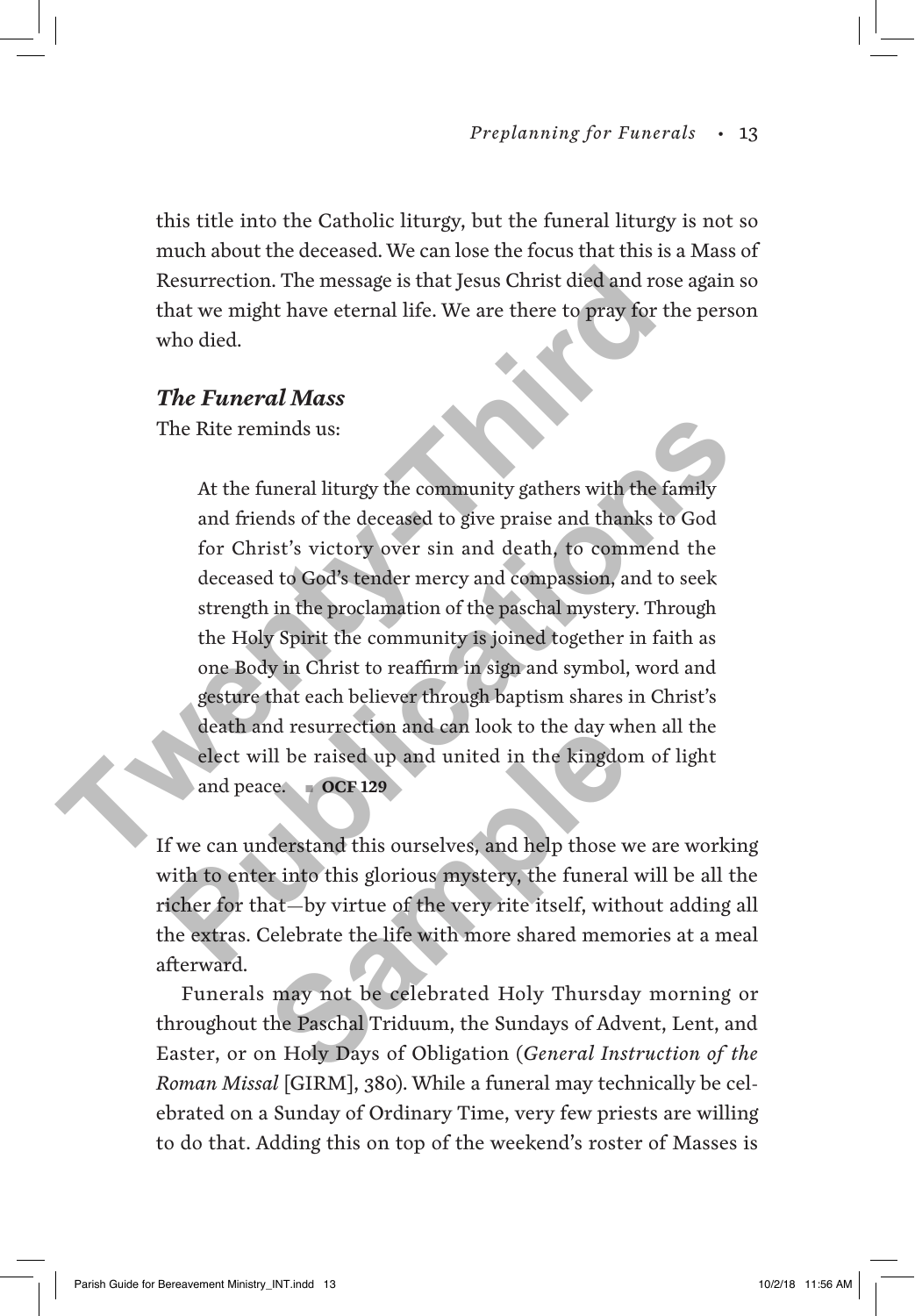extremely demanding on them physically and spiritually. Technically, a Sunday service could only be one without a Mass. Rather than get into the minute details, most parishes simply say "no" to Sundays. Besides the parish difficulties, it would be very hard to work with a cemetery on that day, so burial would have to take place later.

#### *Visitation*

Many times there is a visitation at church prior to the funeral. Depending on parish tradition, size of funeral, and architecture, this may take place in a gathering space or narthex, or in the body of the church itself. It is important to have a clear understanding of what may or may not be allowed in these spaces.

Picture boards, florals, PowerPoint videos, and other memorabilia come to mind here. It is helpful to have a clear policy in writing as to what your parish or diocese allows. Make sure that you have the same materials posted on your parish website, as some people will go there first looking for information. If this is included in writing in your planning materials it will help you in difficult situations so that you do not have to make a decision on the fly. If the visitation is in the church itself, some of these materials may need to be removed before the liturgy, depending on the liturgical season or the policies of the parish. into the minute details, most parishes simply say "no" to S<br>Besides the parish difficulties, it would be very hard to word<br>centery on that day, so burial would have to take place late<br>Visitation<br>Many times there is a visit Many times there is a visitation at church prior to the funeral.<br>Depending on parish tradition, size of funeral, and architecture, this<br>may take place in a gathering space or narthex, or in the body of the<br>hurch itself. It

Many churches clearly state that the flowers and environment in the church are not to be disturbed. Some may suggest that a few bouquets may remain in the church for the liturgy, while in other parishes they must be removed beforehand. (*Note:* The liturgical season may also play a factor in this, e.g., flowers in Lent.) One parish may welcome flowers and plants from funerals as donations, and another may say "please remove them all." Things like that may depend on the pastor involved, or whether your church has three funerals a month or five funerals a week. naterials it will help you in difficult situate<br>inave to make a decision on the fly. If the itself, some of these materials may need turgy, depending on the liturgical season<br>i.<br>irches clearly state that the flowers and en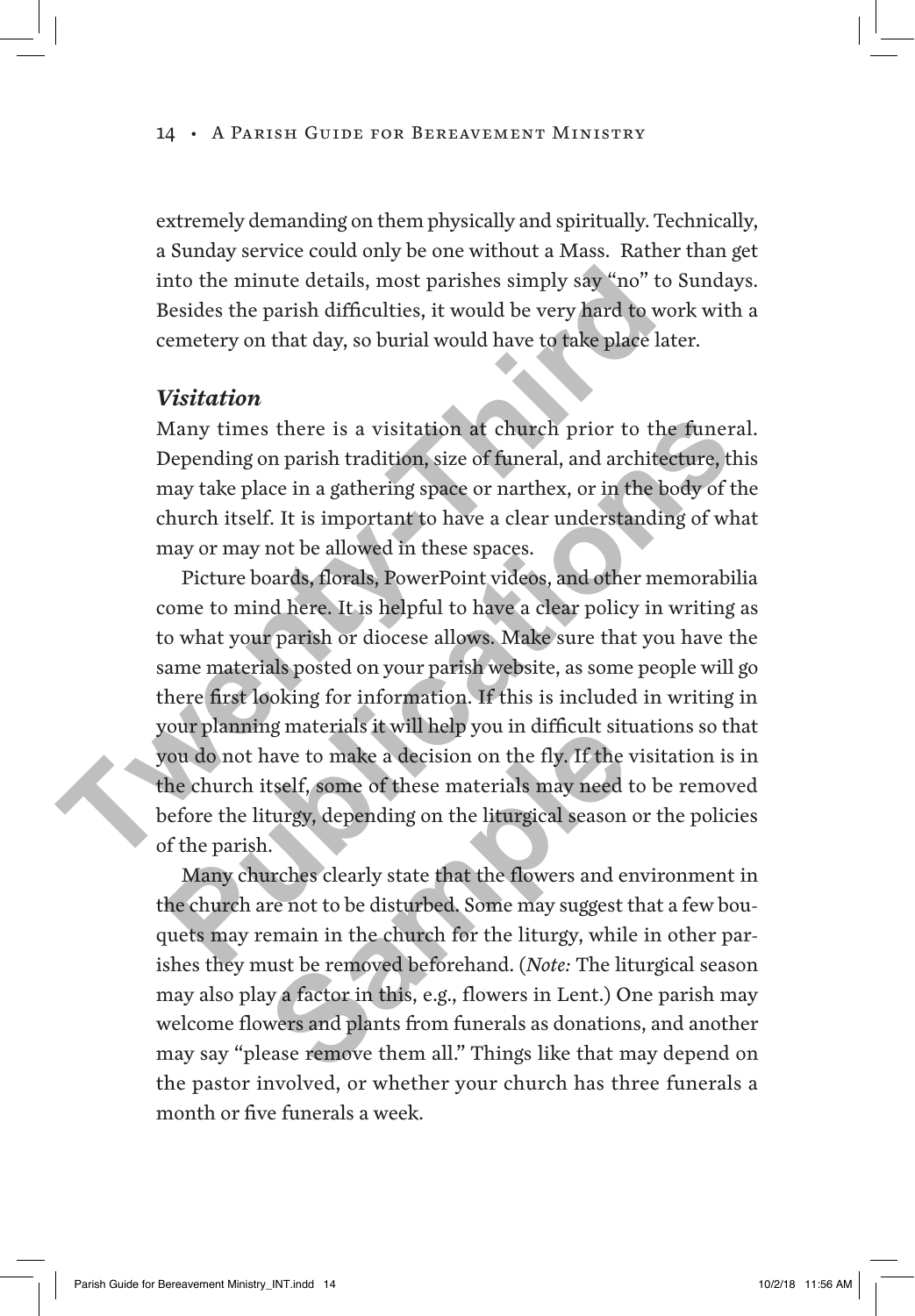#### **The Funeral Mass**

People can be easily overwhelmed by explanations of the funeral liturgy. A simple way to describe it is, "The beginning and end are a little more complex, but the Liturgy of the Word and the Eucharist are the same," or help put them at ease by saying, "It doesn't matter if you don't understand what comes next. We do, and we'll help you along."

While you may want to put their minds at ease, some persons are more detail oriented, or will want to return to the information another time to prepare themselves mentally. It might be a good idea to have another sheet explaining frequently asked questions or "What to Expect at a Catholic Funeral Mass." I do not like to discuss parish and musician fees during a planning session. Usually the mortuary will take care of that, but it is good to include that information somewhere so that people may have access to it in advance. urgy. A simple way to describe it is, "The beginning and end an more complex, but the Liturgy of the Word and the Eucharis same," or help put them at ease by saying, "It doesn't matted<br>on't understand what comes next. We d Ire more detail oriented, or will want to return to the information<br>mother time to prepare themselves mentally. It might be a good<br>dea to have another sheet explaining frequently asked questions or<br>What to Expect at a Cath

#### *The Funeral Mass—Introductory Rites*

This is the outline given for the Introductory Rites. They are meant to be brief.

GREETING—These begin with a simple formula. This is not a chatty "how do you do" or "welcome to the parish." It is scripted in the rite. There are four texts given in OCF 277.

Sprinkling with Holy Water and/or Brief Address—OCF 278 offers this beautiful prayer for those baptized: "In the waters of baptism N. died with Christ and rose with him to new life. May he/she now share with him eternal glory." It is important to note this is not a time for everyone in the church to sprinkle the casket or urn. That is a tradition that can take place at two other times. Holy water may be available by a prie-dieu during the visitation, or family members and friends may bless with holy water after the Rite of Final Commendation. These begin with a simple formula. This<br>
I do" or "welcome to the parish." It is scrip<br>
ur texts given in OCF 277.<br>
SECT WATER AND/OR BRIEF ADDR<br>
Eautiful prayer for those baptized: "In the<br>
urith Christ and rose with him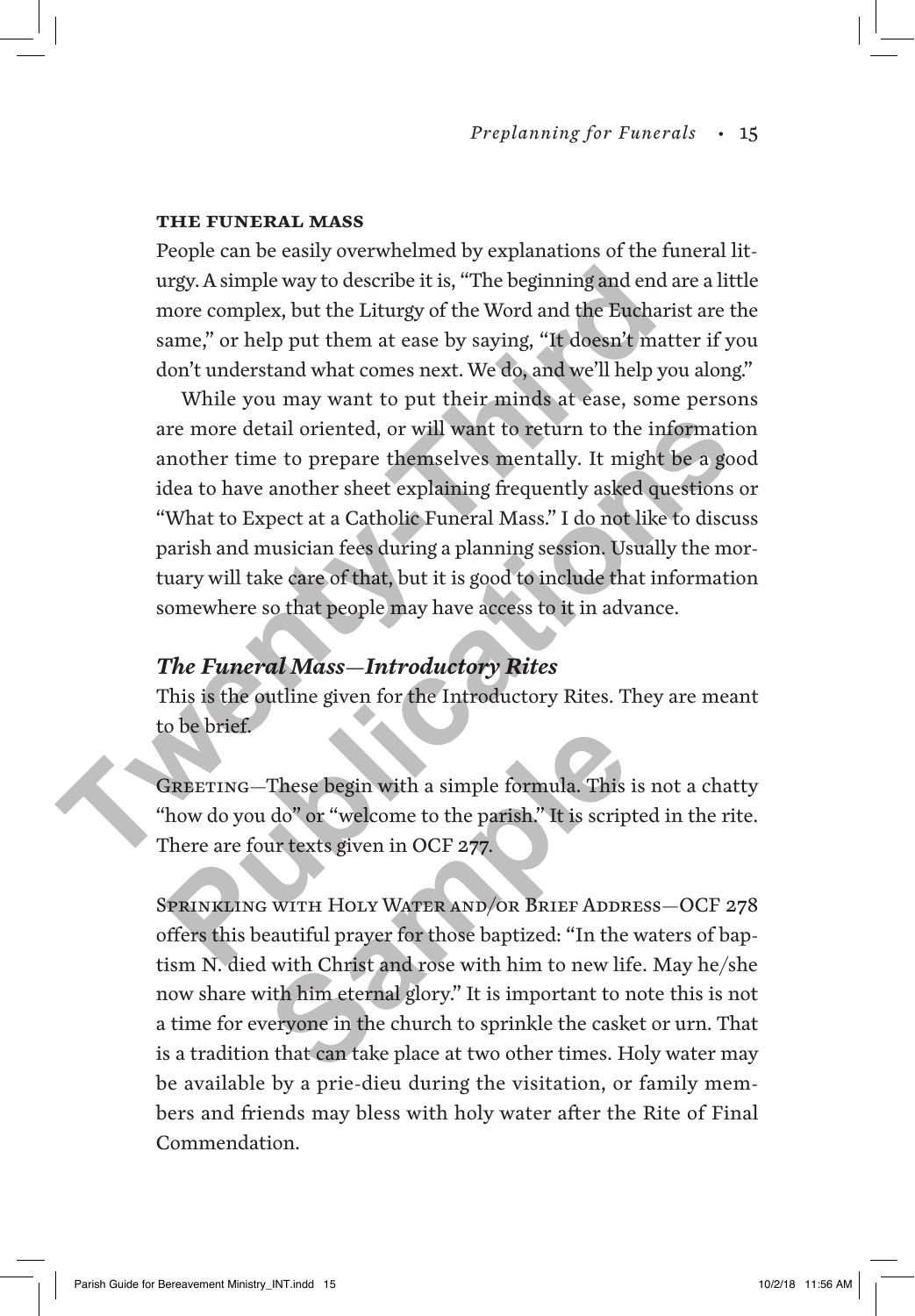PLACING OF THE PALL–OCF 279. This is optional and depends on local custom, but may be done by family, friends, or the funeral home. The pall is typically white and is a beautiful symbol of baptism. There is no formal text to accompany this action, but it is helpful if the priest offers a word of explanation, especially if this is taking place in the back of church, because many people cannot see and are relying on the commentary to participate. It is also a brief teaching moment. (*Note:* In the appendix on cremation, OCF 434 clearly states that the covering with pall is to be omitted.) The pall is typically white and is a beautiful symbol of baptis<br>
is no formal text to accompany this action, but it is helpf<br>
priest offers a word of explanation, especially if this is taking<br>
the back of church, because m

#### *Entrance Procession*

Placing of Christian Symbols—OCF 281 invites, "A symbol of the Christian life, such as a cross may be carried in procession, then placed on the coffin, either in silence or as a specific text from the rite is said."

Opening Prayer—Now we are back into the familiar territory of the liturgy, as this is a prayer straight from the *Roman Missal* in the format people are accustomed to. There are different prayers for celebrating funerals of children, or the unbaptized as well.

While these elements of the Introductory Rites are listed in a clear order in the OCF, what may actually happen could look a bit different depending on the traditions in your parish. Often these center around architecture. As Professor James White taught me in grad school, "Liturgy is ritual, but architecture is king!" meaning the rite and the rubrics may say one thing, but you have to make it work in the building you are in. Several factors come into play here. Where did the visitation take place? Is the casket or urn coming forward in procession, or is it already in place? Will family members be accompanying the procession or are they already seated? Note: In the appendix on cremation, OCF 434 clearly states that the<br>covering with pall is to be omitted.)<br> **Entrance Procession**<br>
PLACING OF CHRISTIAN SYMBOLS—OCF 281 invites, "A symbol of<br>
the Christian life, such as a cr as this is a prayer straight from the *Romal*<br>le are accustomed to. There are different p<br>erals of children, or the unbaptized as wel<br>see elements of the Introductory Rites are l<br>OCF, what may actually happen could loo<br>ng

For example, in the parish I serve, it is different if there is a casket or cremated remains present.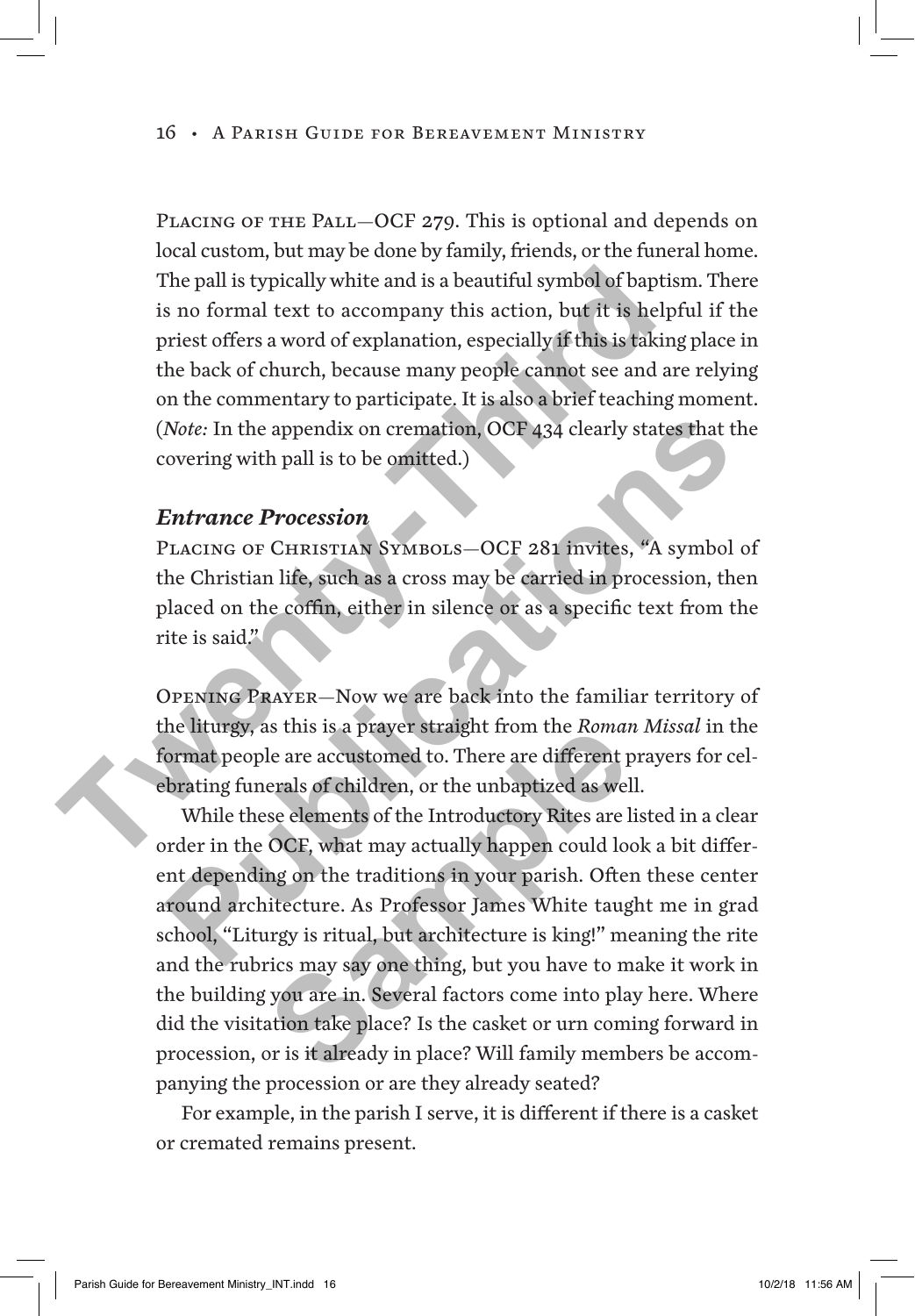With a casket, the procession begins in the back with the welcome and the sprinkling, and then the entrance song is sung while it comes forward. With an urn, though the rite permits it, our parish policy is that it is not carried in procession, but placed in the ossuary beforehand.

So in a funeral liturgy with the urn/ossuary, the liturgy actually begins with the opening hymn and procession, and then the rite of reception and sprinkling with holy water takes place once they have reached the sanctuary. Similarly, you may have to adapt that order to your own situation. It comes forward. With an urn, though the rite permits it, or policy is that it is not carried in procession, but placed in the beforehand.<br>
So in a funeral liturgy with the urn/ossuary, the liturgy begins with the opening

ENTRANCE ANTIPHON-One thing to note is that the OCF says nothing about Entrance and Communion Antiphons, but the Roman Missal itself provides a couple of options for these. Consider reciting or singing them as a regular part of the liturgy. It could easily take place before the greeting.

#### **The Funeral Mass—Liturgy of the Word**

Scripture Readings—Readings from the Old and New Testament are provided. Typically there will be one of each, but OCF 283 reminds that "depending on pastoral situations either one or two readings may be read before the gospel reading." In the case of two readings, there is an Old Testament and New Testament reading, unless we are in the Easter Season, in which case there are some New Testament options that may be used as the first reading. There is always a gospel reading. **PERICULAR INTER INTER SET AND MANUTE AND MANUTE SET AND MANUS AND MANUS CONDUCT AND MANUS CONDUCT ANTIFIEST AND MANUTE AND MANUTE AND MANUTE AND MANUTE AND MANUTE THE PUMERAL MASS—LITUREY OF THE WORD MANUTE FUMERAL MASS—L RAL MASS—LITURGY OF THE WORD**<br>READINGS—Readings from the Old and N<br>d. Typically there will be one of each,<br>at "depending on pastoral situations eith<br>w be read before the gospel reading." In t<br>ere is an Old Testament and N

Sometimes the challenge is that people come in with three gospels, or a couple of psalms or something else. That is when it is important for the staff to step in and help straighten things out. As OCF 344 reminds us, "in consultation with the family and close friends, the minister chooses the texts that most closely reflect the particular circumstances and the needs of the mourners."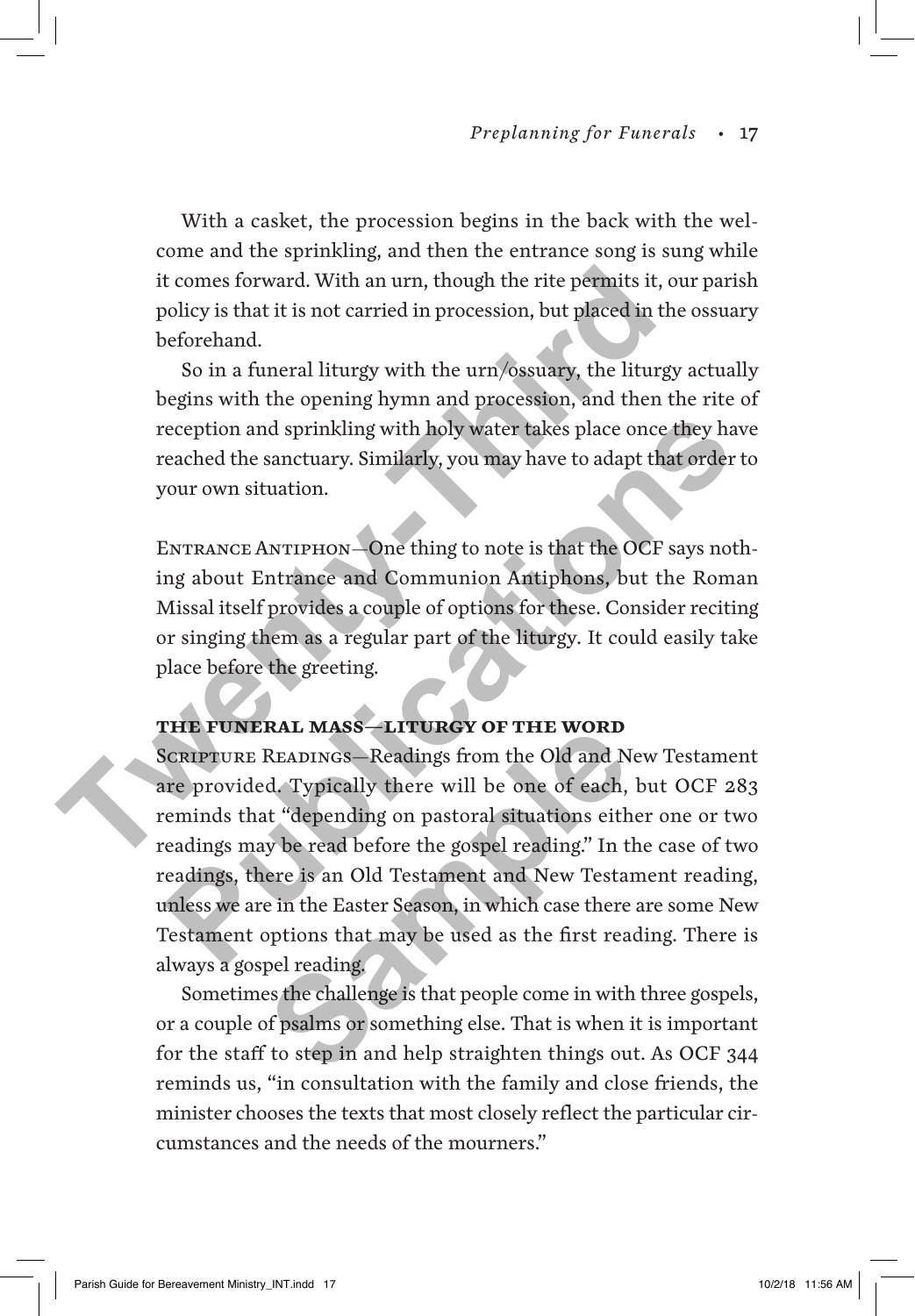No matter how you "package" the Scriptures, it may be hard to find just the right ones; it will take good discussion and listening. It is interesting to see how other authors have tried to do this.

In his 1987 book *Funeral Liturgies*, Irish priest Flor McCarthy creates "sets" of readings, e.g., an Old Testament, New Testament, and gospel reading that fit together, along with a sample homily to go with it. While this may be a helpful tool for the pastor for reflection, or for a Vigil service, I don't think it is something you would want to present to the families.

In a more recent attempt, Father Paul Turner creates thematic indexes of the Scripture readings in his book *Light in the Darkness: Preparing Better Catholic Funerals*. This is a more helpful approach, but what they both tell me is that the person working with the family to plan the funeral rite must have an intimate knowledge of the funeral rite, and of the Scriptures involved. That way, you can simply make the loose association to a reading when talking with the family. (The same is true for hymnody and making the right suggestions.) interesting to see how other authors have tried to do this.<br>
In his 1987 book *Funeral Liturgies*, Irish priest Flor McCar<br>
ates "sets" of readings, e.g., an Old Testament, New Testam<br>
gospel reading that fit together, alo For a Vigil service, I don't think it is something you would want to<br>present to the families.<br>In a more recent attempt, Father Paul Turner creates thematic<br>mdexes of the Scripture readings in his book *Light in the Darknes* 

The Responsorial Psalm—Frequently, people say things like, "We want the Twenty-third Psalm recited by my uncle." It is important to explain that it is sung as a responsorial psalm within the context of the liturgy. One can sometimes defuse a situation by either offering a sung version of the psalm, or suggesting that in lieu of remarks of remembrance, or as part of them, the psalm be recited in whole before the liturgy begins, or it could be put on a prayer card, or recited together at the cemetery. Learning how to gently tell people "no" and moving them on to another idea is truly an art in compassion and care. NEXTRIAL PSALM—Frequently, people say the Next Posa Control Psalm recited by my uncle." I<br>nat it is sung as a responsorial psalm with y. One can sometimes defuse a situation bersion of the psalm, or suggesting that in lanc

THE HOMILY—A brief homily is given after the gospel reading. Again, the homily is based upon the readings and our hope in the resurrection. It may mention the individual who has died or offer connecting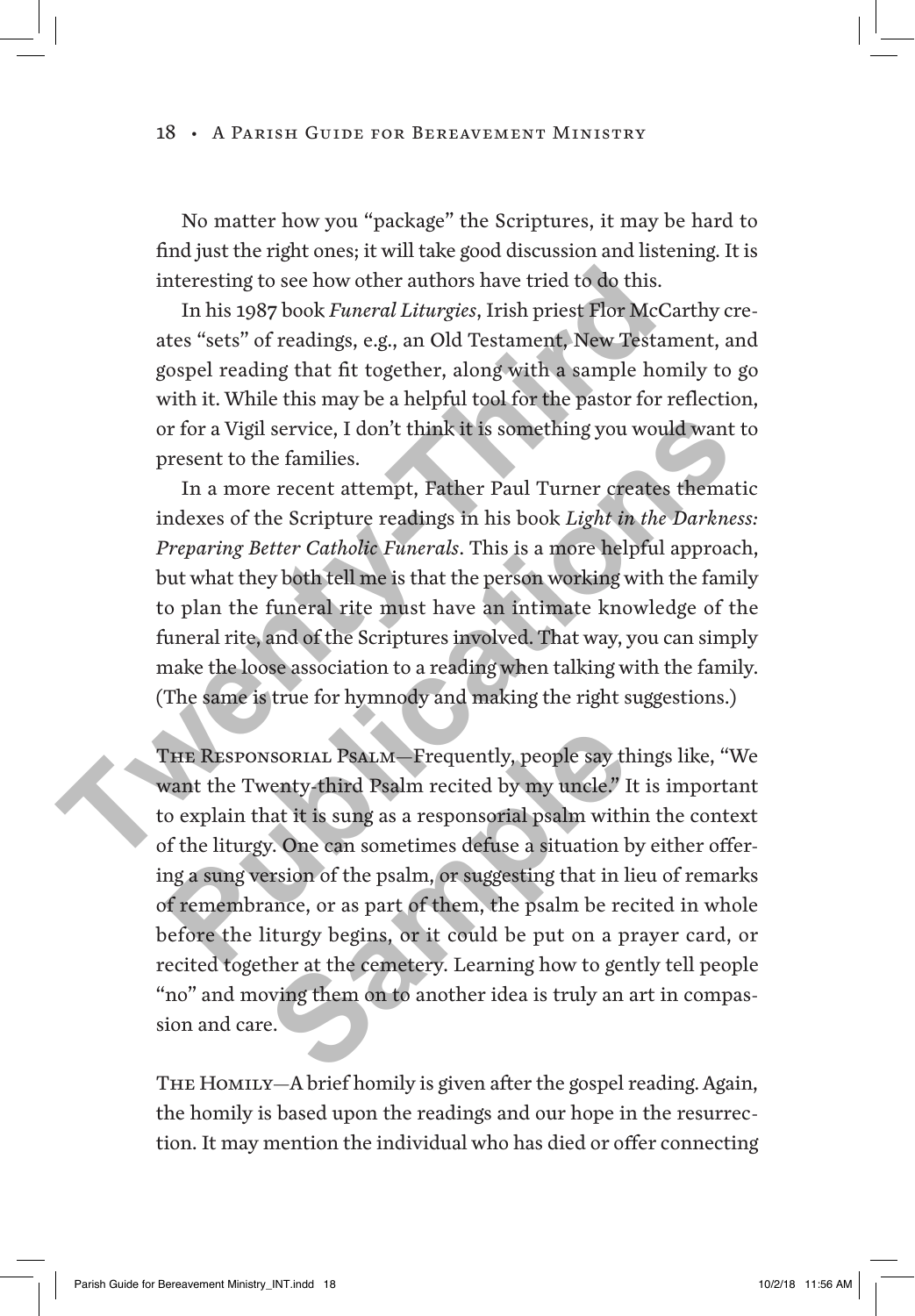points about their life and the Scriptures, but this is not the time for a eulogy.

The General Intercessions—OCF 285 provides intercessions but says that they may be adapted or new ones composed. Think strongly before you veer from them, though. There is a lot of powerful resurrection theology in them.

#### **The Funeral Mass—Liturgy of the Eucharist**

The Liturgy of the Eucharist takes place in the normal fashion. There are particular prefaces to be used for this. Sometimes, family members assist as Extraordinary Ministers, but if so, they should be practicing Catholics familiar with this role. Often, before the distribution of communion, it is helpful if the priest explains how it is to take place, e.g., "We will distribute the Body and Blood of Christ to the right side of the church first. Afterward, I will move to the left-hand side. You may receive communion if you are a Catholic in good standing, or you may come forward with your arms crossed to receive a blessing if you will not be receiving communion. If not, you are welcome to remain in the pew. Thank you." THE GENERAL INTERCESSIONS—OCF 285 provides intercess<br>says that they may be adapted or new ones composed. Think<br>before you veer from them, though. There is a lot of powerf<br>rection theology in them.<br>**THE FUNERAL MASS—LITURGY FIFE FUNERAL MASS—LITURGY OF THE EUCHARIST**<br>The Liturgy of the Eucharist takes place in the normal fashion. There<br>re particular prefaces to be used for this. Sometimes, family mem-<br>ers assist as Extraordinary Ministers, b

#### **The Funeral Mass—Final Commendation**

Remarks of Remembrance—After Communion, there may be remarks of remembrance offered, though I recommend moving them to before the liturgy begins. In any instance, have clear, concise instructions on what is expected and allowed, e.g., "one page, typed; or three to five minutes." may come forward with your arms crosse<br>bu will not be receiving communion. If no<br>aain in the pew. Thank you."<br>**RAL MASS—FINAL COMMENDATION**<br>F REMEMBRANCE—After Communion,<br>remembrance offered, though I recom-<br>ore the liturg

Invitation to Prayer—There is a formal prayer offered, followed by silence.

The rite is rather nebulous about when the casket or urn is to be sprinkled with holy water or incensed. It suggests it may take place